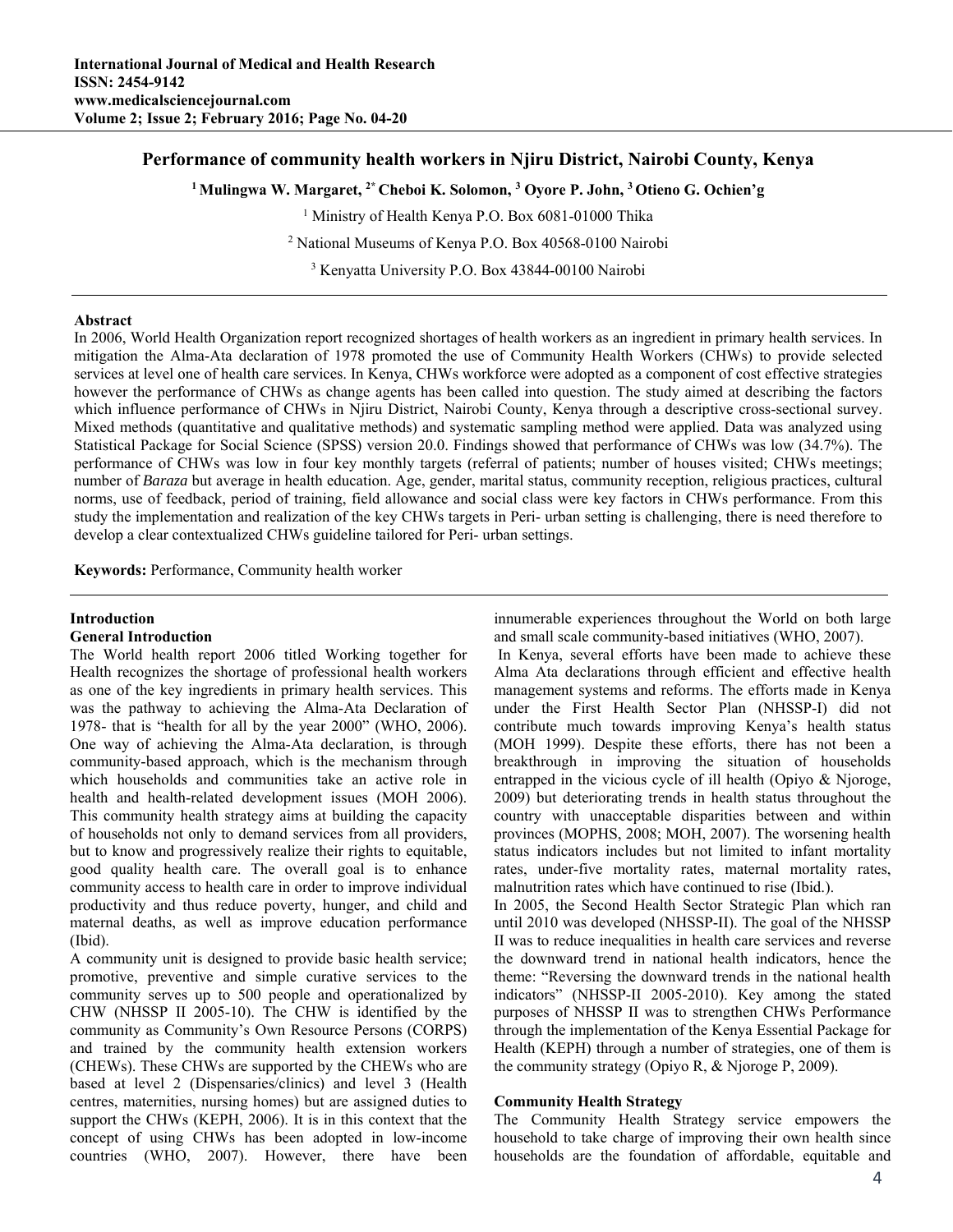effective health care (MOH, 2006). The overall goal of the Community Strategy is to enhance community access to health care in order to improve individual productivity and thus reduce poverty, hunger, child and maternal deaths, as well as improve education performance. According to the KEPH, Norms and Standards for health service delivery, level 1 health services should include the basic community health services of promotive, preventive and simple curative health care. The community health strategy establishes a level one health care unit (community unit) to serve a local population of 5,000 people. Each community unit has a cadre of well-trained CHWs who each provide services to 20 households (Mars group Kenya, 2010). The CHW is a Community's Own Resource Persons(CORPS), trained and supported by the Community Health Extension Workers (CHEWs) who are based at level 2 (Dispensaries/clinics) and level 3 (Health centres, maternities, nursing homes) (MOH, 2006).

CHWs are particularly important in areas where there is inadequate accessibility of facility-based health services (MOH, 2006). For example, CHWs can increase access, use of health services and have played a role in primary health care. tuberculosis, immunization and family planning programmes (Rahman *et al*., 2010). CHWs have promoted the implementation of packages of interventions to reduce neonatal mortality such as improving antenatal visits, promotion of immediate and exclusive breastfeeding, appropriate care of the skin and umbilical stump, recognition and treatment with antibiotics of sick newborns (Rahman *et al*., 2010). Services provided by CHWS are expected to be more appropriate to the health needs of the local populations. However the use, efficiency, performance and reliability of CHW programmes is a global debate (WHO, 2007). What functions individual CHWs can effectively perform is a key question of concerns (WHO, 2006). According to World Health Organization report-2007, there is little scientific evidence as to the optimal number of functions and tasks a CHW can perform (WHO, 2007). Since its adoption, the roll out of community based health services has taken different dimension, acceptance and accessibility at different communities (UNICEF, 2010). For instance, Njiru District has been implementing the community health strategy however performance of CHWs is lower (55%) compared to the general Nairobi rates (64%), (MOH 2011). Morbidity burden in the District remain high; flu 23%, diarrhea 20%, tuberculosis 12%, respiratory diseases 8%, unskilled deliveries 26% and HIV prevalence 10%. This is in spite of the fact that it has formed 33 community units out of the proposed 60 (NCMO 2013).

Furthermore, there reigns confusion about the sustainability of level one workforce, services and resources (Friedman, 2004). There is less comprehensive research about the CHW workforce (HRSA, 2007). The limited research available has focused on level of education, residences and source of income, accessibility, availability of drugs, norms and beliefs. There are also few other studies on community based health care financing, scope covered by a CHW, governance at level one; supervision of operations at community level and monitoring and evaluation (Ndedda, 2012). In addition social cultural issues such as recognition of community health services and service provider, cultural diversity/dynamics in urban settings, perception of level one health services and client-provider relation have not been fully explored (Haines and Lagarde, 2007). On the other hand, the community's role in the implementation of the strategy is also not clear (UNICEF, 2010). Therefore, it is timely to assess the evidence that such health workers can perform the necessary tasks and describe the determinants influencing their performance at level one.

Therefore, as the demand to scale up Community Health Service increases in Kenya there was need to conduct a study with the objective of identifying the factors that influence performance of Community Health Workers in order to delineate provider characteristic, health systems factors and community factors that influence the performance of CHWs. The findings can act as a basis for remodeling the implementation of community strategy.

## **Performance of CHWs**

Performance is made up of different but closely inter-linked elements: use of services, impact performance and financial performance or cost-performance (WHO 2007). Often use of services is linked to the community introduction strategy, the structures set up under a new regime or preference for formal, established health services. Use of services can be influenced and improved through training, support and supervision. Attrition is common in many programmes. Retention is affected by central concerns of governance and management, such as sources and sustainability of financing, community ownership and selection practices.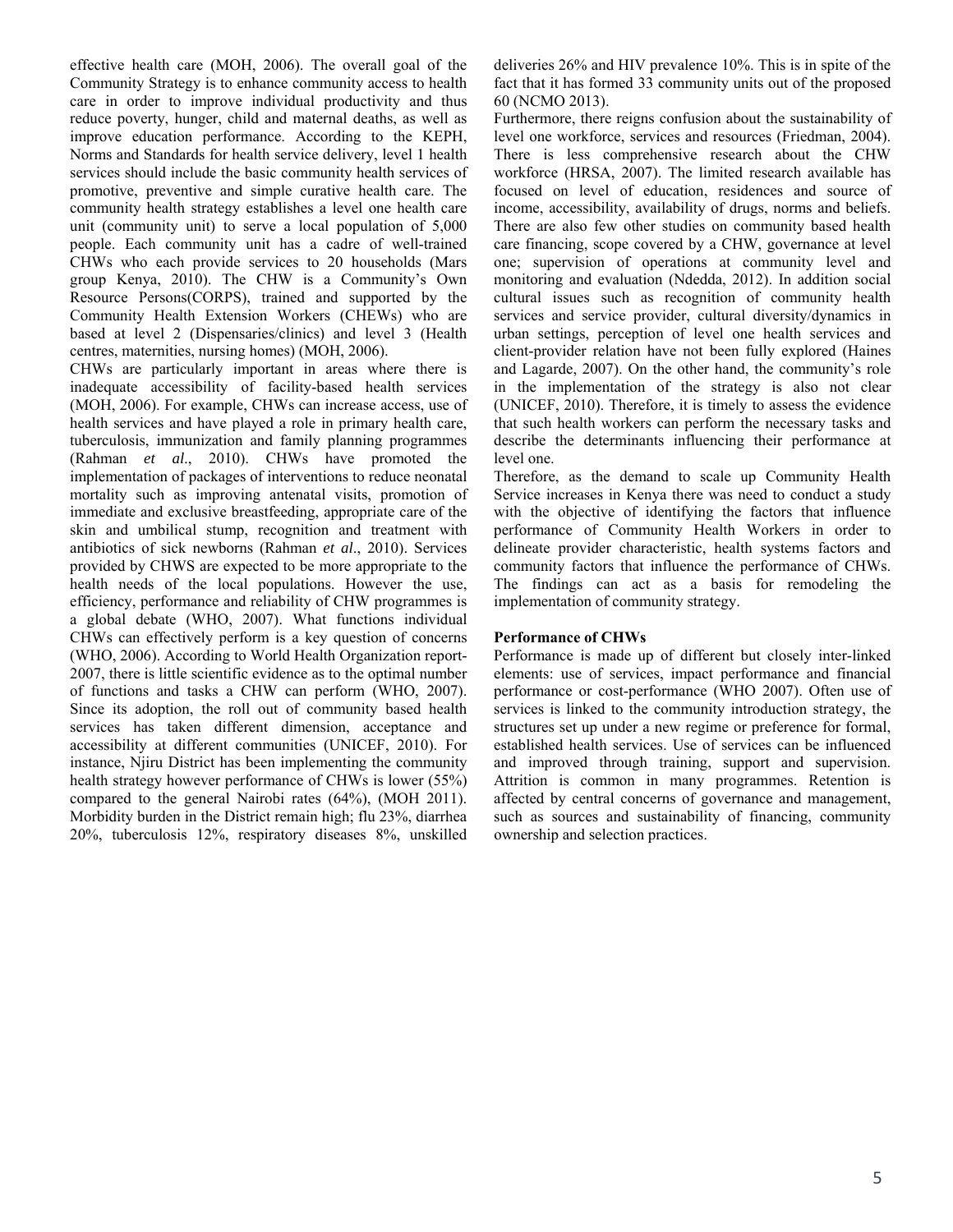### **Operational framework of Performance of CHW**



**Source:** Adopted from WHO (2007) and modified from literature review

## **Materials and Methods**

The study was cross-sectional survey in which both quantitative and qualitative methods of data collection were applied. On the quantitative dimension, structured questionnaires were used to survey economic, socio-cultural, demographic attributes, knowledge, attitudes and practices of CHWs. The approach was considered most appropriate for the study because of its ability to elicit a diverse range of baseline information (Mugenda, 2008). On the qualitative dimension, key informants interviews obtained opinion of the DHMTs, public health officers, CHEWs and the District Community Focal person on the factors affecting the performance of CHWs. The approach was applied because of its ability to elicit in-depth opinion that qualified quantitative data source from the CHWs.

## **Target population**

The target population was all CHWs however the study population comprised CHWs based in eleven operational community units in Njiru Districts six months preceding the study.

## **Sampling Techniques and Sample size determination**

The eleven (11) community units each with 50 CHWs were selected through cluster sampling from the thirty three formed community units The CHWs were diversified in demographic characteristics and economic status. The sample size was calculated using a formula for determining sample size for

single population not exceeding 10,000 as used by fisher *et al* as explained by Mugenda & Mugenda (2003). To determine the sample size

n =  $Z^2pq$  $d^2$ 

Where;

 $n =$  desired sample

Z = Standard normal deviate at the required confidence level

(Usually set at 1.96).

| p<br>$\mathbf q$<br>d | $=$                                                   |  | the proportion of the CHWs practicing.<br>Characteristics of no interest 1-p | the level of statistical set usually at $(0.05)$ |
|-----------------------|-------------------------------------------------------|--|------------------------------------------------------------------------------|--------------------------------------------------|
|                       | $1.96^2 \times 0.5 \times 0.5$ =<br>0.05 <sup>2</sup> |  | $0.05 \times 0.05$                                                           | $1.96 \times 1.96 \times 0.5 \times 0.5$         |
|                       | 0.9604<br>0.0025                                      |  | 384.16                                                                       |                                                  |

Therefore, 384 was the calculated sample size.

But because the target population was less than 10,000 that is 550 CHW the above formula is used where the population is greater than10, 000 therefore the below formula was used to determine the sample size.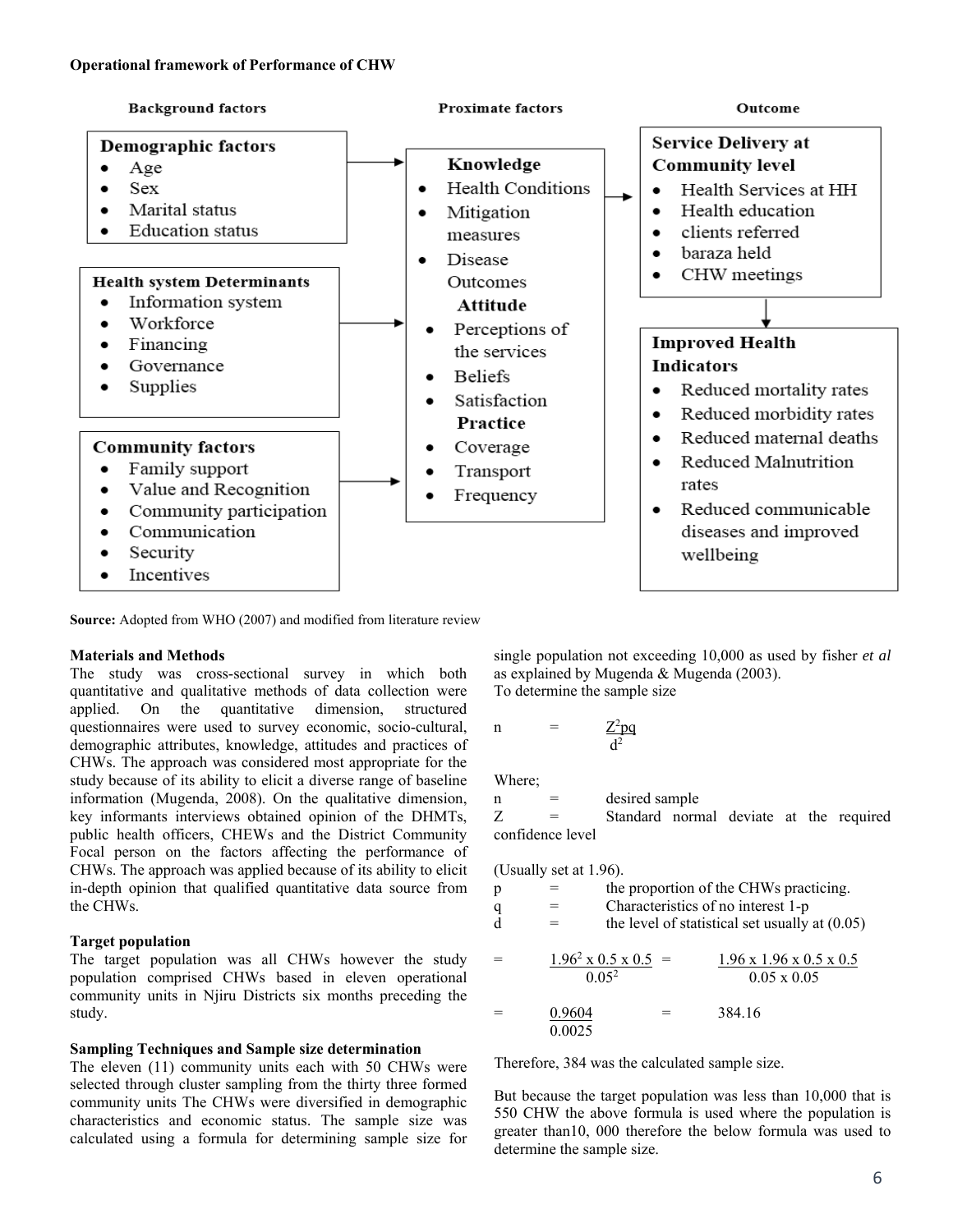$$
nf = \frac{\frac{n}{\sqrt{n}}}{1 + \left(\frac{n}{N}\right)}
$$

Where,

 $NF =$  desired sample size (when the population is less than 10,000).

 $N =$  the desired sample size (when the population is more than 10,000)

 $N =$  the estimated of the population target.  $1 = a constant$ 

Therefore,

n and the state of the state of the state of the state of the state of the state of the state of the state of the state of the state of the state of the state of the state of the state of the state of the state of the stat  $nf = \int n$  $1 +$  N  $=$  384  $1 + 384$  550 = 384  $1 + 0.69$  $=$  384 = 230 CHWs

$$
\frac{1.69}{1.69}
$$
  
Systematic sampling method was used

to identify the respondents. A register of the CHWs was obtained from the DMOH's office. Respondents were equally distributed per the eleven community units.

 $230 = 21$  respondents per unit 11

The 21 CHWs were derived from their register and were randomly selected

A table of random numbers was used to identify the first respondent and thereafter every  $2<sup>nd</sup>$  CHW from the register was interviewed until the  $21<sup>th</sup>$  respondent per community unit

### **Sampling Criteria**

| No.   | <b>Community unit</b> | <b>Trained CHW</b> | <b>Selected Sample size</b> |
|-------|-----------------------|--------------------|-----------------------------|
|       | Canaan                | 50                 | 21                          |
| 2.    | Gitarimarigu A        | 50                 | 21                          |
| 3.    | Hdd                   | 50                 | 21                          |
| 4.    | K/south               | 50                 | 21                          |
| 5.    | Kibarage              | 50                 | 21                          |
| 6.    | Kinyago               | 50                 | 21                          |
| 7.    | Kwa mbao              | 50                 | 21                          |
| 8.    | Maili Saba            | 50                 | 21                          |
| 9.    | Mowlem                | 50                 | 21                          |
| 10.   | Gitarimarigu C        | 50                 | 21                          |
| 11.   | Silanga               | 50                 | 21                          |
| Total |                       | 550                | 230                         |

#### **Research Instruments**

A structured questionnaire was developed for collection of quantitative data. The questionnaire was pre tested in Embakasi district before actual data collection to verify the validity and reliability before the actual study was done. The questionnaire was administered in English as most of the CHW could read and write. FGD guide was developed for the CHWs who did not participate in the quantitative survey and was open ended. Five research assistants were recruited and trained on the research instruments and data collection procedures.

#### **Data Collection Techniques**

The quantitative data was collected using a structured questionnaire administered to CHWs. The questionnaire covered Health system determinants, community factors as well as demography, knowledge, attitudes and practices of CHWs towards the effective delivery of health care services at level one. The interviews were conducted in a relaxed atmosphere and the returns checked daily for consistency. A focus group discussion guide was used to gather information on CHWs attitudes and practices towards delivery of health services they offer to the community. One FGD was made of 6- 12 CHWs who did not participate in the quantitative. The selection of FGDs discusants considered issues of gender, age, experience and level of education for homogenicity. Each FGD was facilitated by one moderator (the researcher) two observers (public health officers) and three note takers (research assistants). For freedom of expression, FGDs were held in a private settings. One FGD was held in each community unit but stopped upon saturation. Key Informant Guide used to complement FGDs. The key informants included Community Health Extension Workers, District community strategy focal person, District Health Management Team members and selected community members. The Key Informant Guide captured cultural and economic factors as wells as confirm the service rendered by CHWs and client satisfaction.

#### **Data analysis**

The quantitative data was cleaned, entered and analyzed for significance at  $p<0.05$  using the version of statistical package for social scientists (SPSS) version 20. The results are presented descriptively and inferentially. Chi square, multinomial and logistic regression analysis using the backward conditional method were used for inferential statistics. Qualitative data was analyzed manually into trends, sub themes and themes in which conclusion was inferred.

#### **Rating of performance of CHWs**

The study used five key indicators that measure overall performance of CHWs at level one; number of clients referred, number of health education forums conducted, number of *barazas* addressed, number of CHW meetings attended and number of households visited. A code of one was allocated to every service offered above the given targets (yes=1) and zero for services delivered below given targets (no=0). A dichotomous outcome (performance of delivery of level one health services) was done by scoring five target variables where one meant yes and zero meant no for delivery of level one health services as illustrated in table below.

#### **Rating scale for delivery of level one health services**

| <b>Service</b>                             | <b>Achieved or not</b> |    |  |
|--------------------------------------------|------------------------|----|--|
|                                            | Yes                    | No |  |
| Achieved targeted HH visit                 |                        |    |  |
| Addressed expected no. of Baraza's         |                        |    |  |
| Conducted expected of no. health education |                        |    |  |
| Referred expected no. of patients          |                        |    |  |
| Attended over half of CHW meetings         |                        |    |  |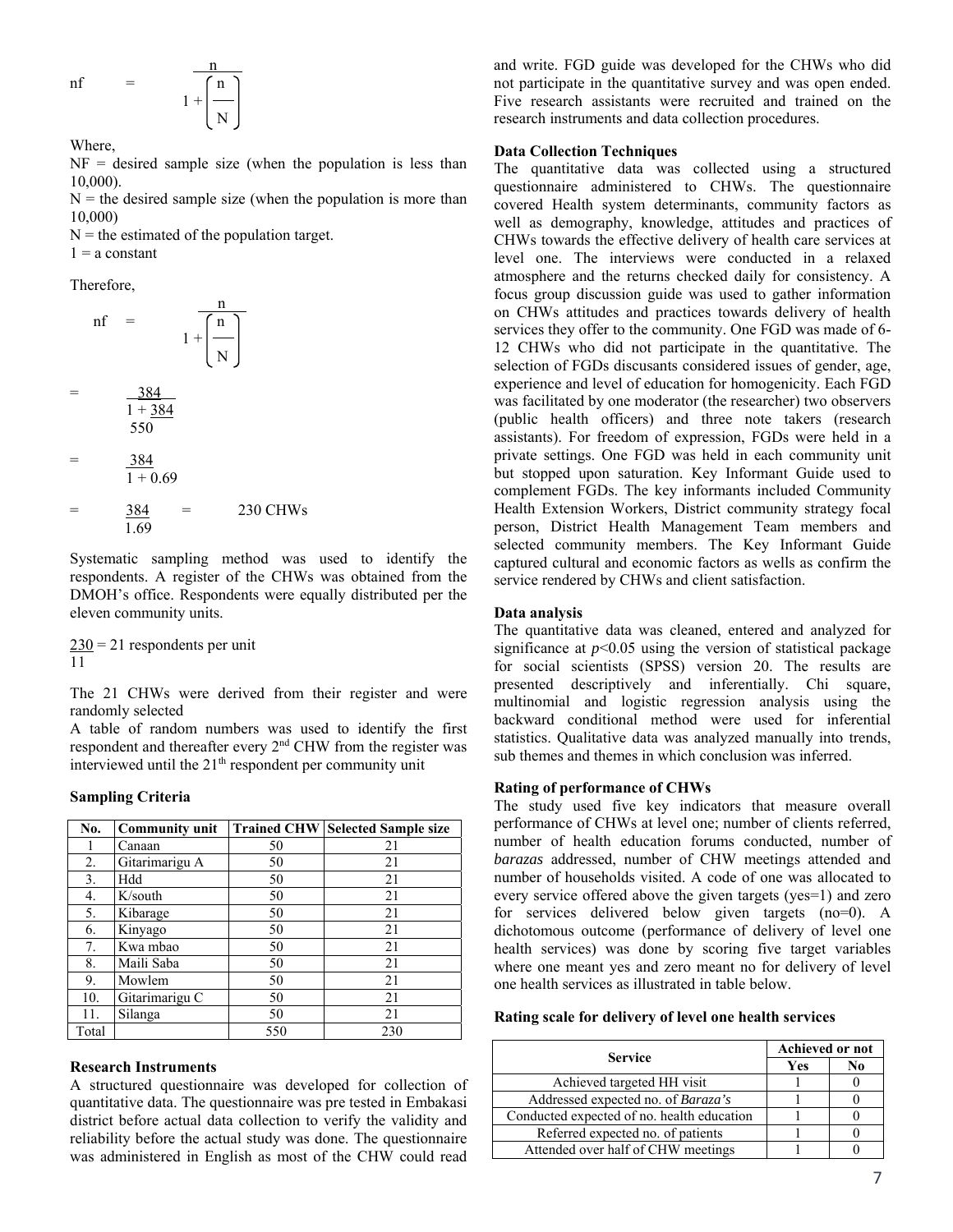The overall results were computed for all the questionnaires and aggregate average results in percentage for yes meant delivered services while no meant no delivery of services.

#### **Ethical Considerations**

All code of ethics and ethical review were observed in the process of protocol development, data collection and report writing. This included explaining the purpose and objective of study to respondents before seeking informed consent through signing and confidentiality. Authorization to carry out the study was obtained from authorities in Kenya (Ministry of Health and education).

### **Findings and Discussions**

## **Demographic characteristic of the respondents**

The results are from 225 CHWs against 230, because five questionnaire were inconsistent and incomplete during data cleaning. The demographic characteristics of the study population are as shown in Table 4.1. The median age for CHWs was 35years (IQR 30-39). Twelve percent (29) of the respondents were less than 20 years and over 50 years respectively while the age bracket of 20-29, 30-39 and 40-49 were 22%, 27% and 25% respectively. The majority of the study participants 179 (80%) were females and on marital status, 123 (55%) were married, 71 (32%) were single while 31 (14%) were either widowed or separated. One hundred and ninety nine of the respondents (88%) were Christians while Muslim, Hindu, and the Indigenous were minority 14 (6%), 9  $(4\%)$ , and 3  $(1\%)$  in descending order. In education, 126  $(56\%)$ had completed secondary education while 74 (33%) had completed primary and Only 25 (11%) had tertiary education as illustrated in table below.

## **Demographic characteristics of study respondent (n=225)**

| Characteristics       | No. (n) | Percentage $(\% \dagger)$ |
|-----------------------|---------|---------------------------|
| Age                   |         |                           |
| $<$ 20yrs             | 29      | 12.9                      |
| $20-29$ yrs           | 50      | 22.2                      |
| 30-39yrs              | 60      | 26.7                      |
| 40-49yrs              | 57      | 25.3                      |
| $>50$ yrs             | 29      | 12.9                      |
| Gender                |         |                           |
| Male                  | 46      | 20.4                      |
| Female                | 179     | 79.6                      |
| <b>Marital status</b> |         |                           |
| single                | 71      | 31.6                      |
| married               | 123     | 54.7                      |
| widowed/separated     | 31      | 13.8                      |
| <b>Education</b>      |         |                           |
| Primary               | 74      | 32.9                      |
| Secondary             | 126     | 56.0                      |
| Tertiary              | 25      | 11.1                      |
| Religion              |         |                           |
| Christian             | 199     | 88.4                      |
| Muslim                | 14      | 6.2                       |
| Hindu                 | 9       | 4.0                       |
| Indigenous            | 3       | 1.3                       |
| Occupation            |         |                           |
| None                  | 89      | 39.6                      |
| <b>Business</b>       | 78      | 34.7                      |
| Employed              | 18      | 8.0                       |
| Farmer                | 40      | 17.8                      |

Abbreviations: n- Number of respondents per category; † Column percentages

Only 18 (8%) of the respondents were employed while the majorities were not. Among the non-employed 40 % were business people, 18% were farmers while 40% hustle. While the majority of the respondents were independent, a significant 46 (20%) of the respondents were supported by their families.

### **Demographic factors in relation to CHWs Performance at level one**

Gender was statistically significant in relation to the performance of CHW in delivery of level one of health services  $(\chi$ 2=7.619, df=1, p=0.006). Only 8 (17.4%) male respondents were associated with performance compared to 72 (40.2%) females



**Fig:** Gender in relation to performance (n=225)

Age was not statistically significant ( $\chi$ 2=0.665, df=4, p=0.956) however a third of respondents in the age brackets of less than 20 years, 20-29 years and above 50 years were associated with performance. The other demographic factors: Marital status  $(\gamma 2=3.905, \text{ df}=2, \text{ p}=0.142)$  education  $(\gamma 2=3.452, \text{ df}=2,$ p=0.178), occupation ( $\gamma$ 2=0.9723, df=3, p=0.808), religion( $\gamma$ 2=2.093, df=3, p=0.553) and main source of income  $(\gamma$ 2=6.222, df=4, p=0.183) were not statistically significant but there was parity among Muslims respondents in performance. Most 199 (88%) of the respondents were nominated by the community to be CHW while  $14$   $(6\%)$ ,  $12$   $(5\%)$  were nominated by community health committee and the Ministry of health respectively. Whereas there was no association  $(\gamma$ 2=1.858, df=2, p=0.395) in nominating a person in relation to respondent's performance, (50%) among those CHWs nominated by MOH performed while 68 (34%) and 6 (43%) performed among those selected by community and community health committees respectively.



**Fig:** indicating selection criteria and CHWs performance (n=225)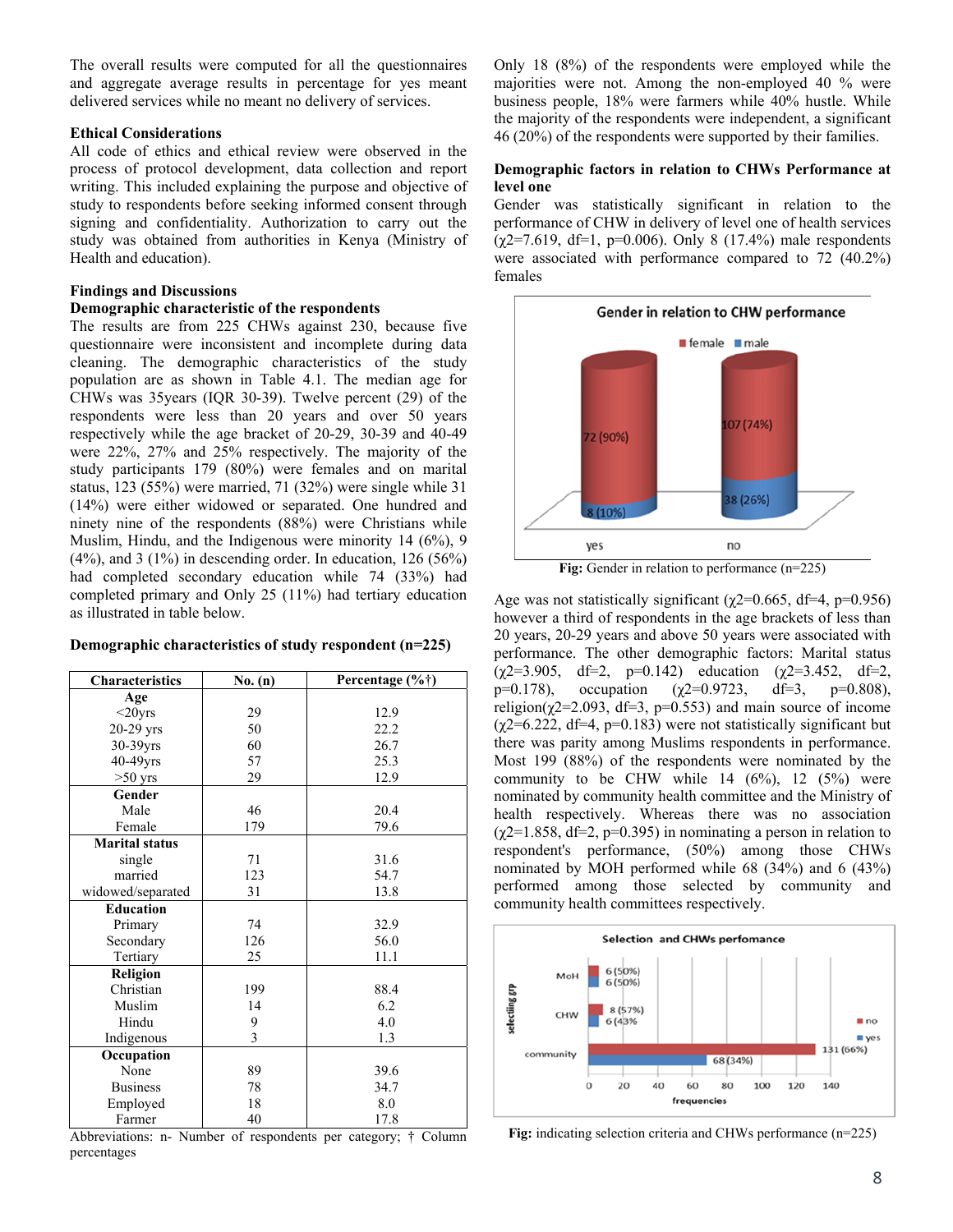There was no association in respondent's average monthly income  $(\chi$ 2=6. 038 df=4, p=0. 196) and performance with majority CHWs who earned between 3501-4500 being associated with non-performance (OR: 4.775, 95% CI 1.038-21 *P*<0.045).

|                               |             | Performance (n=225) | <b>Bivariate analysis</b> |         |  |
|-------------------------------|-------------|---------------------|---------------------------|---------|--|
| <b>Demographic Factors</b>    | Yes $n$ (%) | No n $(\% )$        | OR (95% C.I.)             | P value |  |
| Age                           |             |                     |                           |         |  |
| $<$ 20 $vrs$                  | 11(37.9)    | 18(62.1)            | $0.658(0.186 - 2.323)$    | 0.516   |  |
| $20-29$ yrs                   | 19(38.0)    | 31(62.0)            | 0.959 (0.307-2.298)       | 0.942   |  |
| 30-39yrs                      | 19(31.7)    | 41(68.3)            | $1.581(0.531 - 4.705)$    | 0.410   |  |
| 40-49yrs                      | 19(31.7)    | 38 (66.7)           | 1.597 (0.522-4.880)       | 0.412   |  |
| $>50$ yrs                     | 10(34.5)    | 19(65.5)            | Reference                 |         |  |
| Gender                        |             |                     |                           |         |  |
| Male                          | 8(17.4)     | 38(82.6)            | 4.593 (1.186-12.358)      | 0.003   |  |
| Female                        | 70 (39.1)   | 109(60.9)           | Reference                 |         |  |
| Marital status                |             |                     |                           |         |  |
| single                        | 20(28.2)    | 51 (71.8)           | 2.312 (0.807-6.625)       | 0.119   |  |
| married                       | 43(35.0)    | 80(65.0)            | $1.678(0.0.641 - 4.397)$  | 0.292   |  |
| widowed/separated             | 15(48.4)    | 16(51.6)            | Reference                 |         |  |
| <b>Education</b>              |             |                     |                           |         |  |
| Primary                       | 22(29.7)    | 52(70.3)            | $0.626(0.177 - 2.220)$    | 0.468   |  |
| Secondary                     | 50(39.7)    | 76(60.3)            | $0.477(0.146 - 1.559)$    | 0.221   |  |
| Tertiary                      | 6(24.0)     | 19(76.0)            | Reference                 |         |  |
| Religion                      |             |                     |                           |         |  |
| Christian                     | 68 (34.2)   | 131 (65.8)          | $0.513(0.024 - 11.124)$   | 0.671   |  |
| Muslim                        | 7(50.0)     | 7(50.0)             | $0.257(0.010-6.538)$      | 0.411   |  |
| Hindu                         | 2(22.2)     | 7(77.8)             | 1.060 (0.040-27.746)      | 0.972   |  |
| Indigenous                    | 1(33.3)     | 2(66.7)             | Reference                 |         |  |
| Occupation                    |             |                     |                           |         |  |
| None                          | 28(31.5)    | 61(68.5)            | 1.576 (0.569-4.368)       | 0.382   |  |
| <b>Business</b>               | 28 (35.9)   | 50(64.1)            | 1.169 (0.392-3.489)       | 0.779   |  |
| Employed                      | 6(33.3)     | 12(66.7)            | 1.333 (0.323-5.497)       | 0.691   |  |
| Farmer                        | 16(40.0)    | 24(60)              | Reference                 |         |  |
| <b>Source of income</b>       |             |                     |                           |         |  |
| Salaried                      | 4(28.6)     | 10(71.4)            | 1.273 (0.382-4.238)       | 0.694   |  |
| Farmer                        | 14(22.2)    | 14(77.8)            | $1.724(0.708-4.202)$      | 0.231   |  |
| Self employed                 | 31(32.9)    | 64(67.1)            | $1.250(0.545 - 2.871)$    | 0.598   |  |
| Casual labor                  | 27(47.4)    | 30(52.6)            | 2.096 (0776-5.5662        | 0.144   |  |
| Family support                | 12(29.3)    | 29(70.7)            | Reference                 |         |  |
| <b>Average monthly income</b> |             |                     |                           |         |  |
| $<$ 2500                      | 44(34.9)    | 82(65.1)            | $1.510(0.421 - 5.414)$    | 0.527   |  |
| 2500-3500                     | 13(40.6)    | 19(59.6)            | 1.239(0.320-4.788)        | 0.756   |  |
| 3501-4500                     | 6(19.4)     | 25(80.6)            | 4.775(1.038-21.968)       | 0.045   |  |
| 4501-5500                     | 8(53.3)     | 7(46.7)             | $0.506(0.106 - 2.415)$    | 0.393   |  |
| >5500                         | 7(33.4)     | 14(66.7)            | Reference                 |         |  |

|  |  |  |  | Association of selected demographic factors with performance of CHWs |  |
|--|--|--|--|----------------------------------------------------------------------|--|
|--|--|--|--|----------------------------------------------------------------------|--|

Abbreviations n; total number of respondents CI; confidence interval;\*column percentages, OR; odds ratio, Significant odd ratio values (unadjusted) in bold

One forty four (64%) of the respondents have been CHWs for one year or less than,  $45(20%)$  for one-two years,  $(24)$  for

three-four years, whereas only 13 (6%) practiced as CHWs for more than five years. There was no significant association with respondents' period of practices as CHWs ( $\chi$ 2=5.382, df=4,  $p=0.250$ ) and performance however 7(54 %) among those who have been CHWs for more than five years performed.



Figure of Relation of CHWs years of practice and performance (n=225)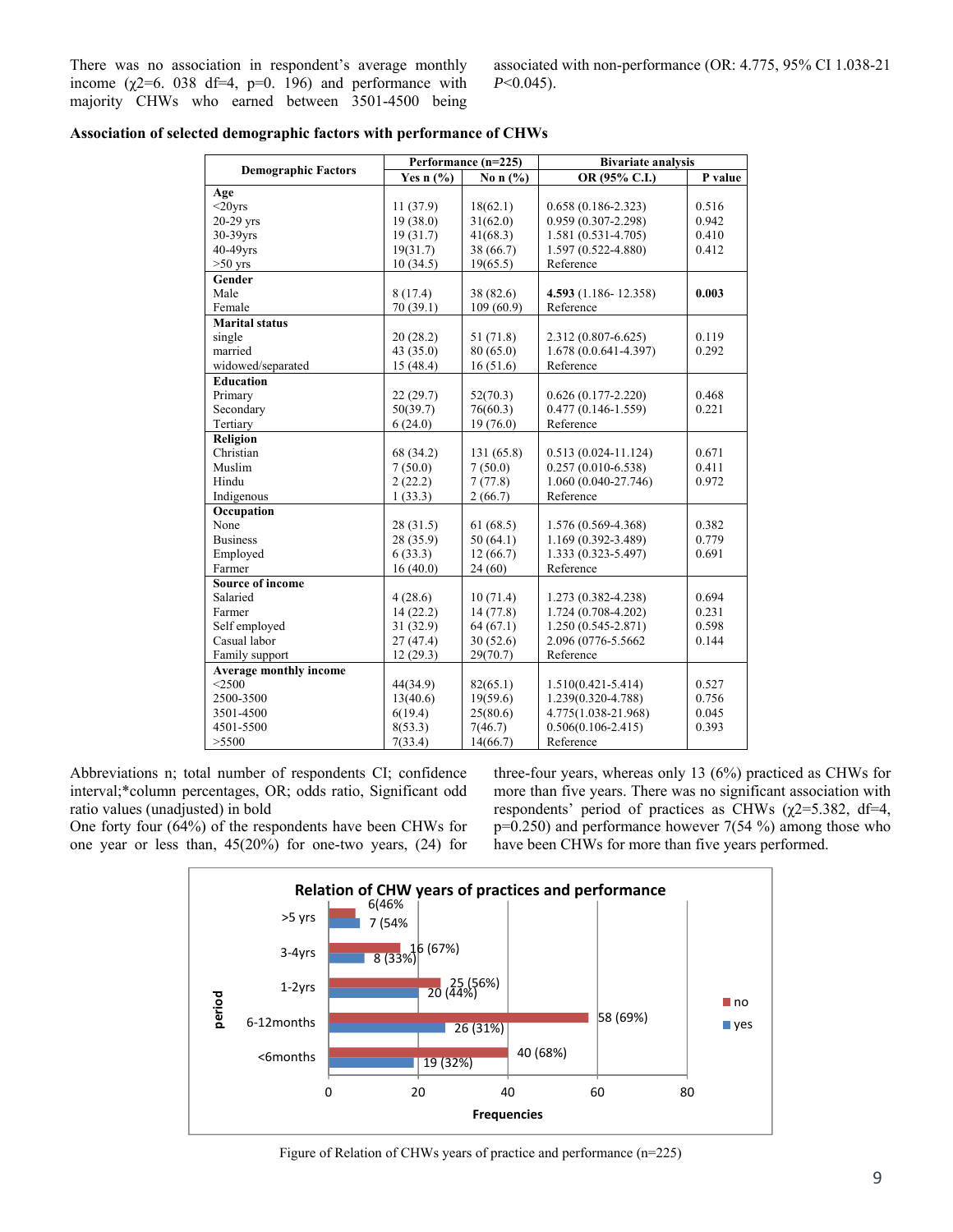#### **Overall rates of CHWs Performances at level one**

Two hundred and twenty five (225) CHW respondents drawn from two Divisions participated in the study. Dandora and Njiru Divisions had 185 (82%) and 40 (18 %) representatives respectively. On average the overall rate of CHWs Performance at level one in Njiru district was thirty five percent as shown in the table below. All the key targets of CHWs Performance at level one rated below average in Njiru district (number of households visited 40%, number of Baraza's 35%, health education 28% and referral of patients 23%) while the target of attending CHW meetings rated lowest at 19%.

**Overall CHWs Performance at level one in Njiru District (n=225)** 

| <b>Targets</b>                                 | Performance in<br>percentage *% |                |  |
|------------------------------------------------|---------------------------------|----------------|--|
|                                                | Yes                             | No.            |  |
| Overall performance of CHWs'                   | 78 (34.7%)                      | 147 (65.3%)    |  |
| Achieved targeted HH to visit                  | 90 (40.0%)                      | 135 (60.0%)    |  |
| Held expected no. of Baraza's                  | 78 (34.7 %)                     | 147 (65.3%)    |  |
| Conducted expected no. of health<br>education  | 64 (28.4%)                      | 161 $(71.6\%)$ |  |
| Referred expected no. of patients              | 51 (22.7%)                      | 174 (77.3%)    |  |
| Attended an expected number of<br>CHW meetings | 43 (19.1%)                      | 182 (80.9%)    |  |

Abbreviations: \*Column percentages

The rate of overall performance of CHWs was poor in almost all the eleven community units except in Gitari Marigu C (57.9%), Maili *Saba* and Housing Development Department (HDD) (47%) and Kibarage *(*30%) community units as illustrated in the table 4.5. The trend is replicated in five levels one targets for instance; the rating of a number of households visited was very poor in Gitari Marigu (10%), Mowlem (10%), and Silanga 5% contrastingly respondents from Canaan scored highly 62%. None of the eleven community units achieved the desired number of community barazas with respondent from Njiru and HDD not attending any *baraza*. Similar results were reported in CHW meetings with the majority of the community units scoring below five percent. The rating of number of referred clients was average in HDD (48%) and Maili Saba (10%) but very poor in Kwa Mbao (5%) and Gitari Marigu (10%). Whereas there were average results in a number of health education forums, Kinyago scored very poorly (5%)

**Community Factors in relation to Performance of CHW**

while Gitarimarigu A and Gitarimarigu C rated 48% respectively.

**Rates of CHWS performance per community unit (n=225)** 

| Rates of performances of key level one services as per<br>community unit |                |                                                       |              |  |  |
|--------------------------------------------------------------------------|----------------|-------------------------------------------------------|--------------|--|--|
| <b>Services</b>                                                          | Community      | <b>Performance Services rate</b><br>in %( $\dagger$ ) |              |  |  |
|                                                                          | unit           | Yes                                                   | No           |  |  |
|                                                                          | Canaan         | $6(28.6\%)$                                           | $15(71.4\%)$ |  |  |
|                                                                          | Gitarimarigu A | $5(23.8\%)$                                           | $16(76.2\%)$ |  |  |
|                                                                          | Hdd            | $10(47.6\%)$                                          | 11 (52.4%)   |  |  |
| Overall                                                                  | K/south        | $4(19.0\%)$                                           | $17(81.0\%)$ |  |  |
| performance<br>of CHWs at<br>level one                                   | Kibarage       | $6(30.0\%)$                                           | 14 (70.0%)   |  |  |
|                                                                          | Kinyago        | $5(23.8\%)$                                           | $16(76.2\%)$ |  |  |
|                                                                          | Kwa mbao       | $10(50.0\%)$                                          | $10(50.0\%)$ |  |  |
|                                                                          | Maili saba     | $10(47.6\%)$                                          | $11(52.4\%)$ |  |  |
|                                                                          | Mowlem         | $5(23.8\%)$                                           | 16 (76.2%)   |  |  |
|                                                                          | Gitarimarigu C | 11 (57.9%)                                            | $8(42.1\%)$  |  |  |
|                                                                          | Silanga        | $5(26.3\%)$                                           | 14 (73.7%)   |  |  |

Abbreviations: † Column percentages

Two hundred and nine of the respondents understood their roles clearly and among this group, 65% (136) did not perform whereas  $44\%$  (7) among 16 who could not understand their roles performed. A Significant (50) 22% of the respondents were not satisfied with CHW work, 98 (44%) fairly satisfied. On the other hand 40 (18%) and 37 (16%) were satisfied and very satisfied respectively. Financial constraints (40.4%), lack of supplies  $(37.3\%)$ , lack of transport  $(11.1\%)$ , inadequate support (8%) and lack of supervision were highlighted by the respondents as daily challenges. Constraints had no statistical significance ( $\gamma$ 2=1.815, df=4, p=0.770) in relation to performance, with 14.3 % of those who lacked supervision only performing as shown in table.

#### **Community factors associated with CHW performance**

From bivariate analysis community incentives ( $\gamma$ 2=9.465, df=4, p=0.050), community means of appreciation ( $\chi$ 2=4.835, df=4, p=0.305) and community support ( $χ2=0.037$ , df=1, p=0.848) had no statistical significance in relation to performance of CHWs in delivery of level one health services. However communication (P<0.001) was statistically significant with performance increasing with number of baraza's held.

|                              | Performance (n=225) |              | <b>Bivariate analysis</b> |                |
|------------------------------|---------------------|--------------|---------------------------|----------------|
| <b>Community Factors</b>     | Yes n $(*\%)$       | No n $(\% )$ | OR (95% C.I.)             | <b>P</b> value |
| <b>Current Incentives</b>    |                     |              |                           |                |
| Community recognition        | 26(37.7)            | 43 $(62.3)$  | $0.996(0356 - 2.786)$     | 0.994          |
| Kit supplies                 | 20(30.8)            | 45(69.2)     | 1.687 (0.570-4.989)       | 0.345          |
| Clients tokens               | 9(37.5)             | 15(62.5)     | $0.769(0.194-3.053)$      | 0.709          |
| Supervision support          | 7(18.9)             | 30(81.1)     | $0.439(0.124 - 1551)$     | 0.201          |
| Career development           | 16(53.3)            | 14(46.7)     | Reference                 |                |
| <b>Means of Appreciation</b> |                     |              |                           |                |
| In kind                      | 43 (32.6)           | 89 (67.4)    | 1.878(0.585-6.034)        | 0.290          |
| Material                     | 5(55.6)             | 4(44.4)      | 5.041 (0.846-30.046)      | 0.076          |
| Cash                         | 1(50)               | 1(50)        | 17.261(0.700-425.38)      | 0.081          |
| Community recognition        | 24(40.7)            | 35(59.3)     | 2.684(0.798-9.0300)       | 0.111          |
| None                         | 5(21.7)             | 18 (78.3)    | Reference                 |                |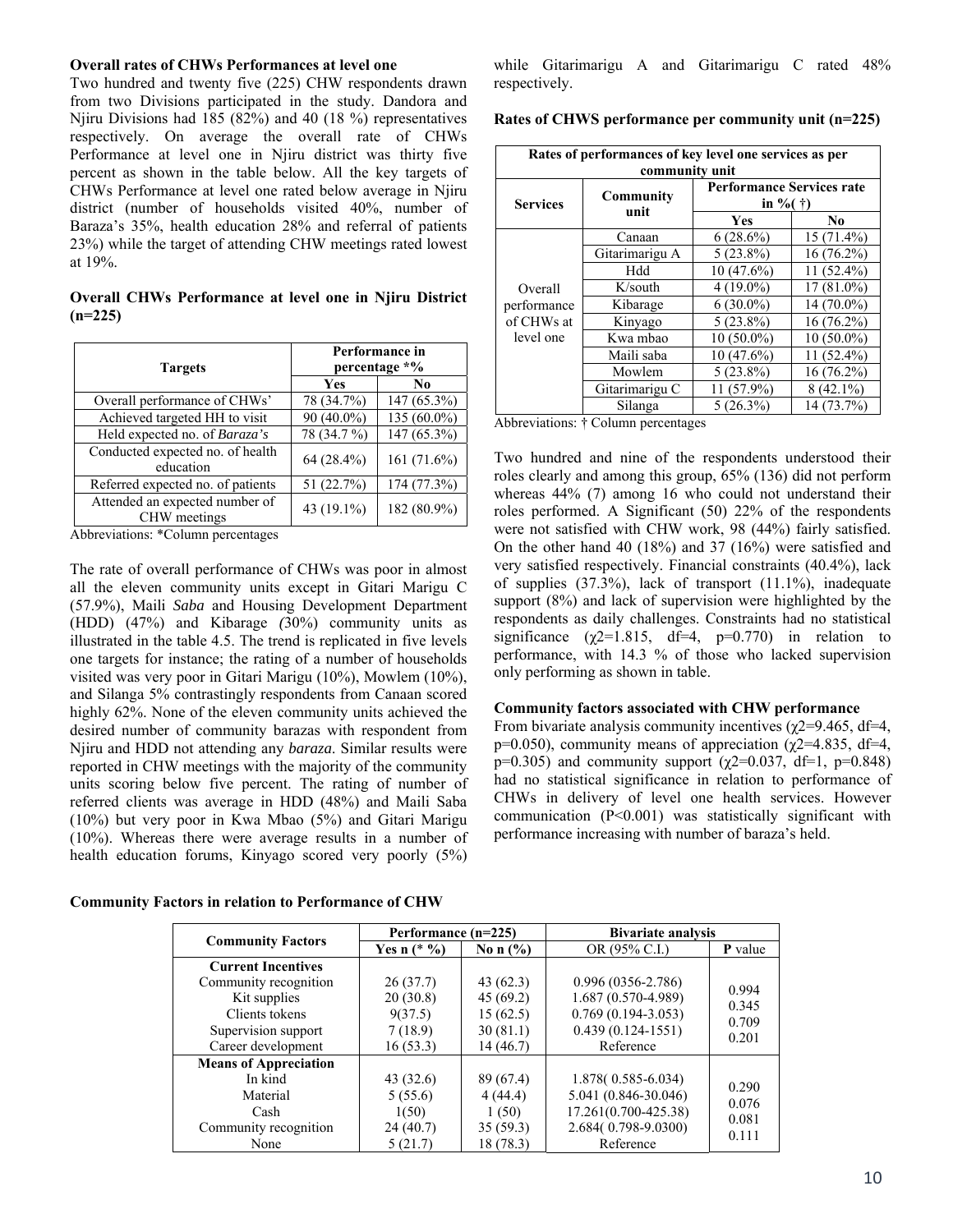| Source of support<br>Spouse<br>Entire family<br>Community<br>Provincial administration<br>None | 11(40.7)<br>11(39.3)<br>14(24.6)<br>6(50)<br>36(35.6) | 16(59.3)<br>17(60.7)<br>43(75.4)<br>6(50)<br>65(64.4) | $0.998(0.377 - 2.639)$<br>$1.258(0.513 - 3.082)$<br>$0.455(0.205-1.013)$<br>$1.562(0.400-6.101)$<br>Reference | 0.997<br>0.616<br>0.054<br>0.521 |
|------------------------------------------------------------------------------------------------|-------------------------------------------------------|-------------------------------------------------------|---------------------------------------------------------------------------------------------------------------|----------------------------------|
| Communication<br>None<br><b>One</b><br>$2 - 4$<br>>5                                           | 37(32.5)<br>9(26.5)<br>8(23.5)<br>24(55.8)            | 77(67.5)<br>25(73.5)<br>26(76.5)<br>19 (44.2)         | $0.405(0.188-0.872)$<br>$0.315(0.111-0.896)$<br>$0.241(0.084-0.692)$<br>Reference                             | 0.021<br>0.030<br>0.008          |

**Abbreviations:** n, total number of respondents; CI, confidence interval; \*Column percentages; OR, odds ratio; Significant odds ratio values (unadjusted) in bold

Safety and security are key factors to the survival of individual, families and society in cosmopolitan society especially slum setting where there are several competing interest. Reception

and acceptance are cross cutting challenges and are common in the community. The entry of CHWs into the estates and people house is skeptically accepted even with badges and security escorts. From several FGDs, safety, security, accessibility and acceptance are critical factors in the performance of CHWs in delivery of level one health services. This was summarized in the discussant quote

*One FGD discussant concluded: We are not well received in the community; it appears there are skepticism, discrimination and fear among the community residents on visitors. For instance people accept person who speak their language and invitation inside people rooms is very limited. In fact getting quality attention and time is a big dream".* 

Secondly the area residents are not permanent and move periodically to different estate subject to the sources of livelihood; rent and some are hardly found in the house especially male residents as was narrated by one discussant.

*An FGD discussant said,* "*this job is very good, we do a lot of good things but our clients are mobile, rare and enlightened.*  We are not well received in the community; sometimes you only meet children and house helps in the house. Meeting the *decision makers in the estate is very rare and when available they are engaged'.* 

The area comprised of cosmopolitan society characterized by diversified Culture, Beliefs and Practices. In a country with liberalized economy and freedom of worship, the community still subscribes to Christianity, Islam and other African churches. From FGD discussions, the practices of the religion

were tricky and competed with the implementation of some of the community strategy especially the uptake of child birth notification and family planning. This was elaborated by one informant.

One focal person alluded*: Some practices especially from religious and traditional perspective complicate CHWs work. The uptake of CHWs services especially visiting house hold, uptake of contraception for family planning and feeding practices compete with religious interest."* 

The use of traditional medicine and other non-conventional medicine in the management of common illness remains common and wide spread in the informal settings. This may be attributed to cultural values, low income and accessibility. For

instance, from qualitative view most FGD discussants advocated for the use of herbs in the treatment of malaria in the community.

One FGD discussants *said that "Our parents treated the children with medicine from local medicine men due to financial and religious challenges like praying for the sick to get well ".*

The study area was a peri-urban and slum based inhabited by diverse people from all corners of Kenya with the majority being Kikuyu, Kamba, Luos and Luhyas. With this diversity:

the lifestyle, customs and interests conflict and compliment another especially in the implementation of social development.

One discussant candidly commented…."*This is a cosmopolitan society. This means interaction and socialization is limited by cultural diversity, language barriers and skepticisms. This complicates the entry of CHWs into the society and endangers lives".*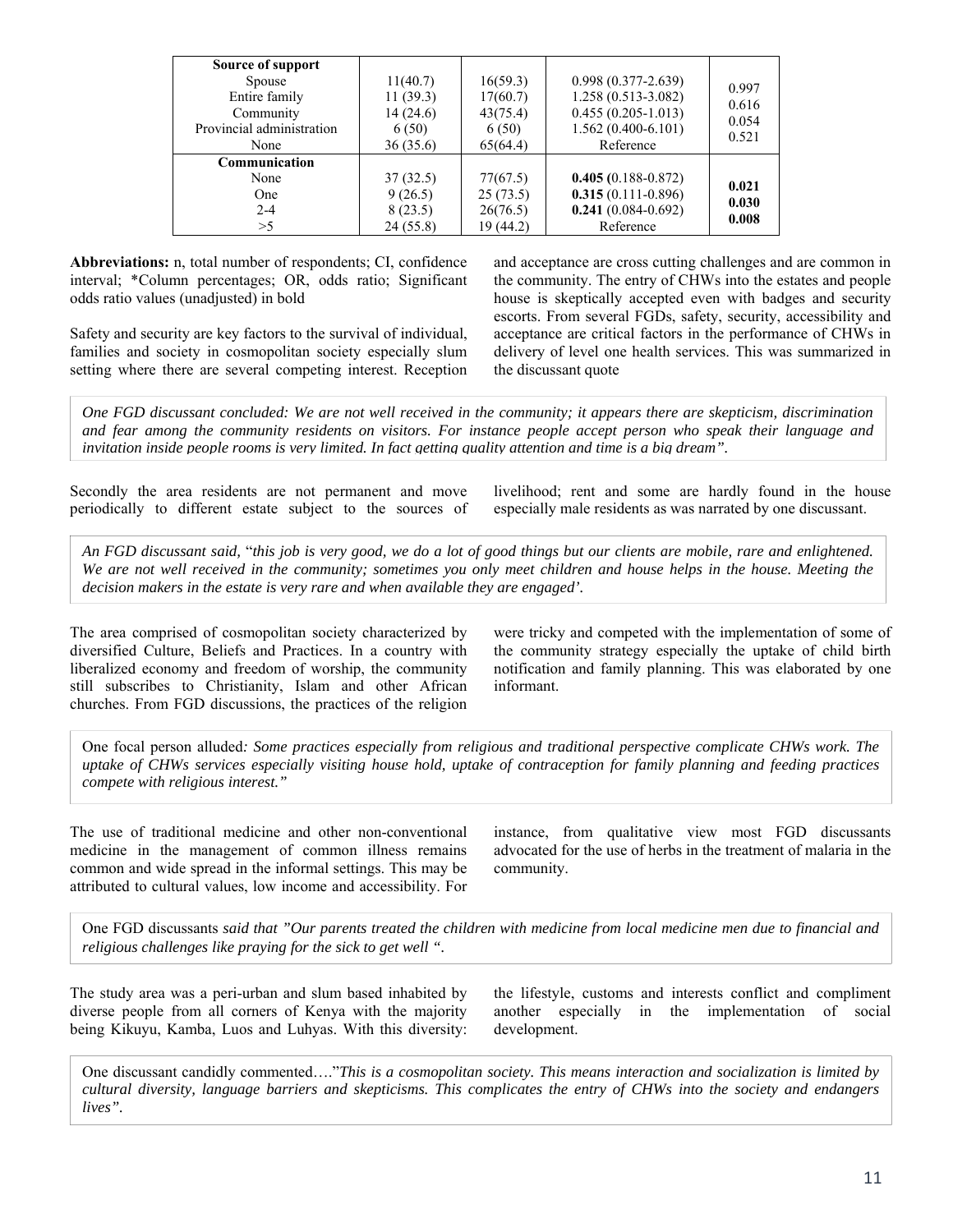### **The influence of health system factors in CHWs performance**

Type of training  $(\chi2=0.043, df=1, p=0.835)$  in general had no statistical significance to performance as shown in table 4.8.

However, excerpts from KII suggest that training of CHWs enhances their performances with one key informant summiting as in the caption below.

*A member of DHMT (the district surveillance coordinator) reported that* "*Since their selection, nomination and training of CHWs, my work was made easy. With their contacts, I am informed of the trends of health issues and challenges in the estates. With their support the births and deaths reports have been enhanced"* reported.

The period of community strategy training was statistically significant ( $\chi$ 2=6.502, df=2, p=0.039) to performance. Refresher course ( $\chi$ 2=7.087, df=4, p=0.131) and period of refresher ( $\chi$ 2=5.22, df=3, p=0.156) were not significant.

### **Health system factors in relation to performance (n=225)**

| <b>Factors</b>          | Performance of CHWs (n) $\frac{6}{6}$ All * (n=225) |                               |          | <b>Bivariate analysis</b> |       |  |
|-------------------------|-----------------------------------------------------|-------------------------------|----------|---------------------------|-------|--|
|                         | Yes $(\% )$                                         | No $\left(\frac{9}{6}\right)$ | $\chi$ 2 | df                        | P     |  |
| Day of CHWs training    |                                                     |                               |          |                           |       |  |
| $1$ w $k$               | 52(30.6)                                            | 118(69.4)                     | .502     | $\mathbf{2}$              | 0.039 |  |
| 2wks                    | 19 (52.8)                                           | 17(47.2)                      |          |                           |       |  |
| 3wks                    | 7(36.8)                                             | 12(63.2)                      |          |                           |       |  |
| <b>Refresher course</b> |                                                     |                               |          |                           |       |  |
| <b>HBC</b>              | 12(35.3)                                            | 22(64.7)                      |          |                           |       |  |
| <b>PMTCT</b>            | 40 (33.9)                                           | 78 (66.1)                     | 7.087    | 4                         | 0.131 |  |
| Disability              | 14(56.0)                                            | 11(44.0)                      |          |                           |       |  |
| RH.                     | 2(28.6)                                             | 5(71.4)                       |          |                           |       |  |
| None                    | 10(24.4)                                            | 31 (75.6)                     |          |                           |       |  |
| Period of refresher     |                                                     |                               |          |                           |       |  |
| $\langle$ lwk           | 42(41.6)                                            | 59 (58.4)                     |          |                           |       |  |
| $1$ w $k$               | 22(29.7)                                            | 52(70.3)                      | 5.222    | 3                         | 0.156 |  |
| $>1$ wk                 | 4(44.4)                                             | 5(55.6)                       |          |                           |       |  |
| None                    | 10(24.4)                                            | 31 (75.6)                     |          |                           |       |  |

Information is power therefore this study looked at how the CHWs write reports, the reporting structure, period of reporting, feedback reports and how the CHWs use the feedback information in relation to the performance of CHWs in the delivery health service at level one. There was no statistical significance with report writing  $(\chi^2=3.180 \text{ df}=1,$ p=0.075), reporting structures  $(\gamma 2=5.291, df=4, p=0.259)$ ,

means of reporting  $(\gamma 2=8.871, df=5, p=0.114)$  period of reporting and feedback reports but how the CHW applied the feedback information was significant  $(\gamma 2=12.429, df=3,$  $p=0.006$ ).

**Reporting in relation to performance (n=225)** 

| <b>Factors</b>             | Performance of CHWs (n) $(\%$ ) All * (n=225) |           |       | <b>Bivariate analysis</b>     |       |  |
|----------------------------|-----------------------------------------------|-----------|-------|-------------------------------|-------|--|
|                            | Yes $(\% )$<br>No $(\% )$                     |           | χ2    | df                            | P     |  |
| <b>Report writing</b>      |                                               |           |       |                               |       |  |
| Yes                        | 69 (37.3)                                     | 116(62.7) | 3.180 | 1                             | 0.075 |  |
| N <sub>0</sub>             | 9(22.5)                                       | 31(77.5)  |       |                               |       |  |
| <b>Reporting structure</b> |                                               |           |       |                               |       |  |
| <b>CHC</b>                 | 22(31.4)                                      | 48 (68.6) |       |                               |       |  |
| <b>CHEW</b>                | 34 (39.5)                                     | 52(60.5)  | 5.297 | 4                             | 0.259 |  |
| Health facility            | 9(42.9)                                       | 12(57.1)  |       |                               |       |  |
| All the above              | 4(50.0)                                       | 4(50.0)   |       |                               |       |  |
| None                       | 9(22.5)                                       | 31(77.5)  |       |                               |       |  |
| <b>Feedback reports</b>    |                                               |           |       |                               |       |  |
| Yes                        | 54 (38.3)                                     | 87(61.7)  |       |                               |       |  |
| N <sub>0</sub>             | 15(34.1)                                      | 29(65.9)  | 3.442 | $\mathfrak{D}_{\mathfrak{p}}$ | 0.17  |  |
| None                       | 9(22.5)                                       | 31 (77.5) |       |                               |       |  |

This finding was corroborated by FGD session, in which one discussant summed the importance of feedback information in the caption below.

An FGD discussant summed*: We make reports periodically and take it to the PHOs office and then receive summarized feedback recommendation or briefs in meeting on how to address job challenges.*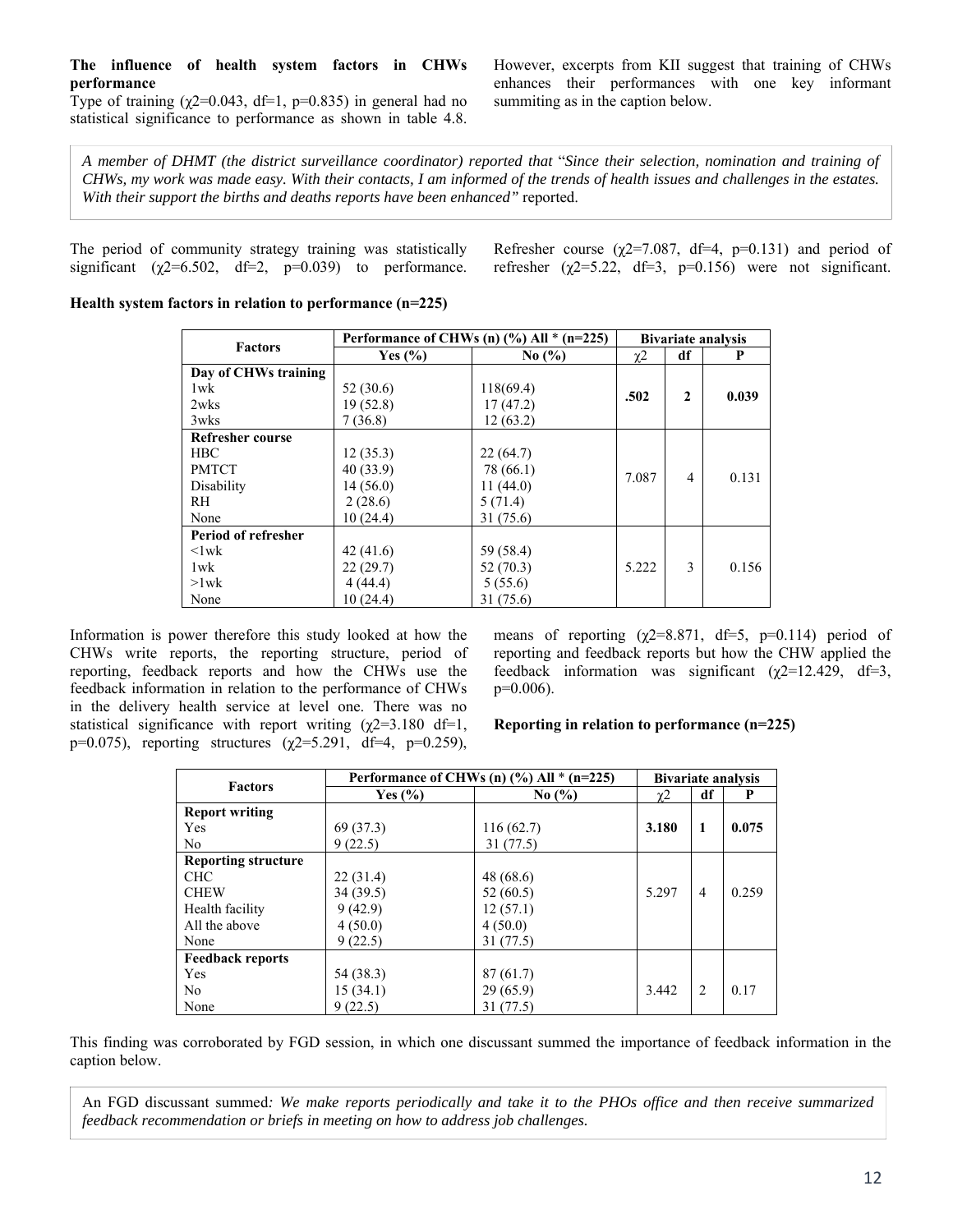*A Public health officer reported that: "The CHW reports are very important to my office. They assists me to identify those whose births have not been notified and registered"* 

The other health systems factors supplies ( $\chi$ 2=0.335, df=1, p=0.563), received supplies timely( $\chi$ 2=2.286, df=2, p=0.319), payment reward( $\chi$ 2=0.490, df=1, p=0.484), supervision  $(\gamma$ 2=7.610, df=4, p=0.107) and frequency of supervision  $(\gamma 2=0.691, df=4, p=0.952)$  were not statistically associated with the performance of CHWs.

**Relation of Health System Factors with CHW Performance** 

|                                | Performance (n=225) |              | <b>Bivariate analysis</b> |         |  |
|--------------------------------|---------------------|--------------|---------------------------|---------|--|
| <b>Health System Factors</b>   | Yes $n$ (%)         | No n $*(\%)$ | OR (95% C.I.)             | P value |  |
| <b>Type of Training as CHW</b> |                     |              |                           |         |  |
| Trained                        | 71 (34.5)           | 135(65.5)    | $0.680(0.158-2.922)$      | 0.604   |  |
| Not trained                    | 7(36.8)             | 12(63.2)     | Reference                 |         |  |
| Seminar as refresher           |                     |              |                           |         |  |
| H <sub>bc</sub>                | 12(35.3)            | 22(64.7)     | $1.691(0.621-4.603)$      | 0.304   |  |
| Pmtct                          | 40 (33.9)           | 78 (66.1)    | 1.879 (0.833-4.240)       | 0.129   |  |
| Rh                             | 2(28.6)             | 5(71.4)      | 1.240 (0.207-7.142)       | 0.814   |  |
| Disability                     | 2(16.7)             | 10(83.3)     | $0.620(0.116-3.317)$      | 0.576   |  |
| No refresher                   | 10(24.4)            | 31 (75.6)    | Reference                 |         |  |
| <b>Supervision per month</b>   |                     |              |                           |         |  |
| None                           | 24(35.3)            | 44(64.7)     | 1.746 (0.352-8.646)       | 0.495   |  |
| Once                           | 20(37.7)            | 33(62.3)     | 1.182 (0.242-5.779)       | 0.836   |  |
| Twice                          | 15(32.6)            | 31(67.4)     | 2.187 (0.423-11.316)      | 0.351   |  |
| Thrice                         | 15(31.2)            | 33(68.8)     | 1.570 (0.303-8.149)       | 0.591   |  |
| Four plus                      | 4(40.0)             | 6(60.0)      | Reference                 |         |  |
| Payment                        |                     |              |                           |         |  |
| Salary                         | 13(34.2)            | 25(65.8)     | $0.29(0.343 - 2.006)$     | 0.677   |  |
| Stipend                        | 19(35.8)            | 34(64.2)     | $0.800(0.374-1.712)$      | 0.566   |  |
| allowance                      | 2(66.7)             | 1(33.3)      | $0.810(0.056 - 11.656)$   | 0.877   |  |
| None                           | 45(34.1)            | 87(65.9)     | Reference                 |         |  |
| <b>Received any Supplies</b>   |                     |              |                           |         |  |
| Yes                            | 8(25.0)             | 24(75.0)     | 1.801 (0.685-4.734)       | 0.233   |  |
| N <sub>0</sub>                 | 70 (36.3)           | 123(63.7)    | Reference                 |         |  |
| Reporting                      |                     |              |                           |         |  |
| Daily                          | 2(22.2)             | 7(77.8)      | $1.168(0.107 - 12.723)$   | 0.898   |  |
| Weekly                         | 5(55.6)             | 4(44.4)      | $0.145(0.016 - 1.340)$    | 0.089   |  |
| Monthly and plus               | 63 (38.2)           | 102(61.8)    | $0.394(0.078-1.991)$      | 0.260   |  |
| None                           | 8(21.1)             | 30 (78.9)    | Reference                 |         |  |
| <b>Feedback use</b>            |                     |              |                           |         |  |
| Planning                       | 26(33.3)            | 52(66.7)     | $0.689(0.309 - 5.930)$    | 0.689   |  |
| Address gaps                   | 37(48.1)            | 40(51.9)     | $0.727(0.166 - 3.184)$    | 0.672   |  |
| All the above                  | 3(13.6)             | 19 (86.4)    | $6.097(0.875 - 42.48)$    | 0.068   |  |
| None                           | 9(23.7)             | 29 (76.3)    | Reference                 |         |  |

Abbreviations: n, total number of respondents; CI, confidence interval; \*Column percentages; OR, odds ratio; Significant odds ratio values (unadjusted) in bold

One twenty three (55%) of the CHWSs were trained by ministry of health while (102) 45% by NGOs. There was no significant relation the person who trained the respondent  $(\chi^2=1.917, df=2, p=0.383)$  and respondents' performance with  $76$  (62%) and  $70$  (69%) among those trained by G0K and NGOs not performing respectively. Most 194 (86%) of the respondents said they accepted to be CHWs to help the community,  $8(4\%)$  forced by community,  $6(3\%)$  enticed by family members and 14 (6%) fancied the medical profession. One hundred and thirty one (58%) of the respondent reported the training is not adequate and 73 (32%) requested that the training period be increased, another (71) 32% requested the training contents be enhanced while a significant (51) 22% requested for more refresher courses and (30) 13% urged for training on basic curative services training to enable them offer basic care as first aid. There was no significant association in respondents requested area of training  $(\gamma 2=0.844, df=3,$ p=0.839); training adequacy ( $\gamma$ 2=4.607, df=2, p=0.100) and performance.

#### **Multivariate analysis**

A multivariate logistic regression analysis using the backward conditional method was performed on multiple factors to eliminate confounding factors and examine the effect of the three predictive factors which significantly associated (independently) with performance of CHWs in delivery of level one health services at bivariate analysis as presented in the table twelve. Three factors were found to predict performance of CHW in delivery of level one health services among the CHWs (Table 4.13). Male respondents were 96% less likely to be associated with performance compared with female CHWs in delivery of level one health services practice (AOR 0.968, 95% CI 0.114-1.822).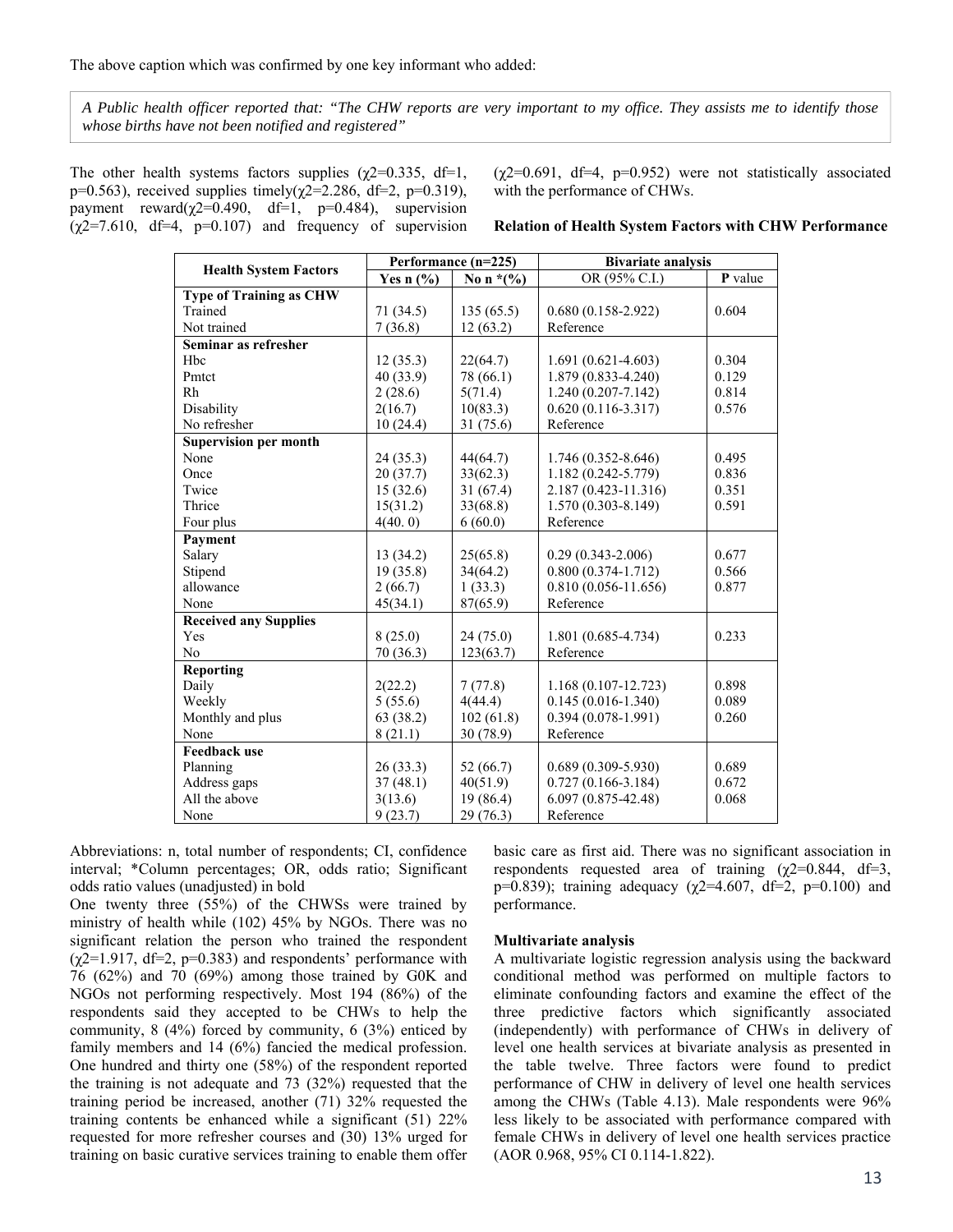| <b>Variables</b>          | <b>Levels</b> | $Exp(\beta)$ | 95%CI for $Exp(\beta)$ |       | P value |
|---------------------------|---------------|--------------|------------------------|-------|---------|
|                           |               |              | lower                  | Upper |         |
| Gender                    | Male          | 0.968        | 0.114                  | 1.822 | 0.026   |
|                           | Female        | Ref          |                        |       |         |
| Period of training        | wk            | 2.207        | 0.030                  | 4.384 | 0.047   |
|                           | 2 wks         | 1.482        | $-0.818$               | 3.781 | 0.207   |
|                           | 3 wks         | 2.489        | 0.174                  | 4.804 | 0.035   |
|                           | 4 wks         | Ref          |                        |       |         |
| Use of feedback<br>Report | Planning      | $-0.412$     | $-1.332$               | 0.507 | 0.379   |
|                           | Address gaps  | $-1.099$     | $-1.997$               | 0.201 | 0.016   |
|                           | All the above | 0.685        | $-0.0782$              | 2.152 | 0.360   |
|                           | No report     | Ref          |                        |       |         |

### **Multivariate analysis results for independent variables (n=225)**

Abbreviations: CI, confidence interval; **Exp (β) (AOR)**, adjusted odds ratio; Significant odds ratio values (adjusted) in bold. Dependent variable:  $(0 = yes)$  (performer as a CHW),

1= No (non performer as CHW).

Adjusting period of training, CHWs who attended training for one week and three weeks respectively were two times more likely to be non performers as CHWs in the delivery of level one health services at level one (AOR 2.21, 95% CI 0.030- 4.384, P=0.047) and (AOR 2.49, 95% CI 0.174-4.804, P=0.035) than respondents who attended training for four weeks and more. Two weeks training was a confounding factor. The use of feedback information was statistically significant and when adjusted for no feedback report, the odds of using the feedback information report to address gaps was highly associated with performance (AOR **-**1.099, 95%CI - 1.997- 0.201, *P*<0.016).

## **Discussion**

In this study the performance of Community Health Workers in Njiru district Kenya in the delivery of level one health service was below average. Against two hundred and twenty five Community Health workers (225) who participated in the study, 34.7% (78 CHWs) were rated as performing in the delivery of level one health services. This trend of poor performance was replicated a cross all the community units which participated in the study. Performance rates were also poor in four level one health services per month (house hold visited, community *barazas*, CHWs meetings and number of referred patients) except health education which the CHWs registered average performance. These poor rates applied to most community units except Canaan which rated well in the household visits. Since CHWs offer more preventive services such awareness during household visit and during *baraza* than curative services this approach may reduce the confidence of the community on CHWs which in-turn reduce effectiveness in attaining targets of referring patients and visiting house. At the same time personal security, accessibility, privacy, diversity and the dynamics of urban life complicates the attainment of these targets whereas health education forums can be achieved through church meetings, social and religious gatherings (Salmen, 2002).

This study found out that female CHWs, age categories of less than 20 and above 50 years, widows and separated CHWs, Muslims were associated with performance. Monthly income, occupation, education, years in services, source of income and nominating party did not influence performance of CHWs. Age in general was statistically significant however young (less 20

years) and elderly CHWs (over 50 years) rated highly in performance than the middle aged. This finding on older age performance concurs with (Yoshito *et al.,* 2012) in a cross sectional survey on factors influencing the performance of community health workers in Kisumu West, Kenya who concluded that older CHWs were likely to perform well. This implies that old people have no competing tasks hence are committed and are respected in the community therefore find it easy to work while young people are enthusiastic and eager to perform in the first job assignments. The middle aged CHWs are busy taking care of their young families, struggling to achieve high ambitions, address social issues and other community demands. However this contradicts with a study by (Ndedda*,* 2012) in Busia on Social demographic determinants of CHWs performance where CHWs aged 30-40 years were more active.

Gender was related to good performance at level one health services. Majority of the CHWs were females and were more active than males counterparts in all community units except *Silanga* and *Gitarimarigu C*. This finding concurs with (Prasad and Muraleedharan 2007) in a systematic search of literature review of concepts, practice and policy on Community Health Workers reports that female CHW workers are able to deliver care more effectively than male workers at community level in both developing and developed countries. This is probably because females are passionate about family and children welfare despite having many other tasks in the households and community level than males. On the other hand gender factors may facilitate the entry of female CHWs into the society since they are trusted, believed and welcomed than their male colleagues (Pariyo, *et al.*, 2006). This contrasts with the Uganda study (Kallander *et al*., 2006) which found that sex had no relationship with performance. CHW's level of education had no statistical association with CHWs performance. CHWs with tertiary education and above were less performing compared to those with secondary level of education and below. The trend was the same across all community units and divisions. This conforms with a study from Uganda which showed education is inconsequential on CHWs ability to perform (Kallander, *et al*., 2006 in studies which have explained that CHWs with higher educational qualifications have dreams for alternative higher employment and therefore their commitment may not be hundred percent. On the other hand CHWs with lower education could learn and enhance their skills in the management of common illness (Ande, Oladepo, & Brieger, 2004) and thereby deliver better care to the community. Therefore career prospects for CHWs and their aspirations do influence their performance. However this contrast Ballester, (2000) which reported a significant drop out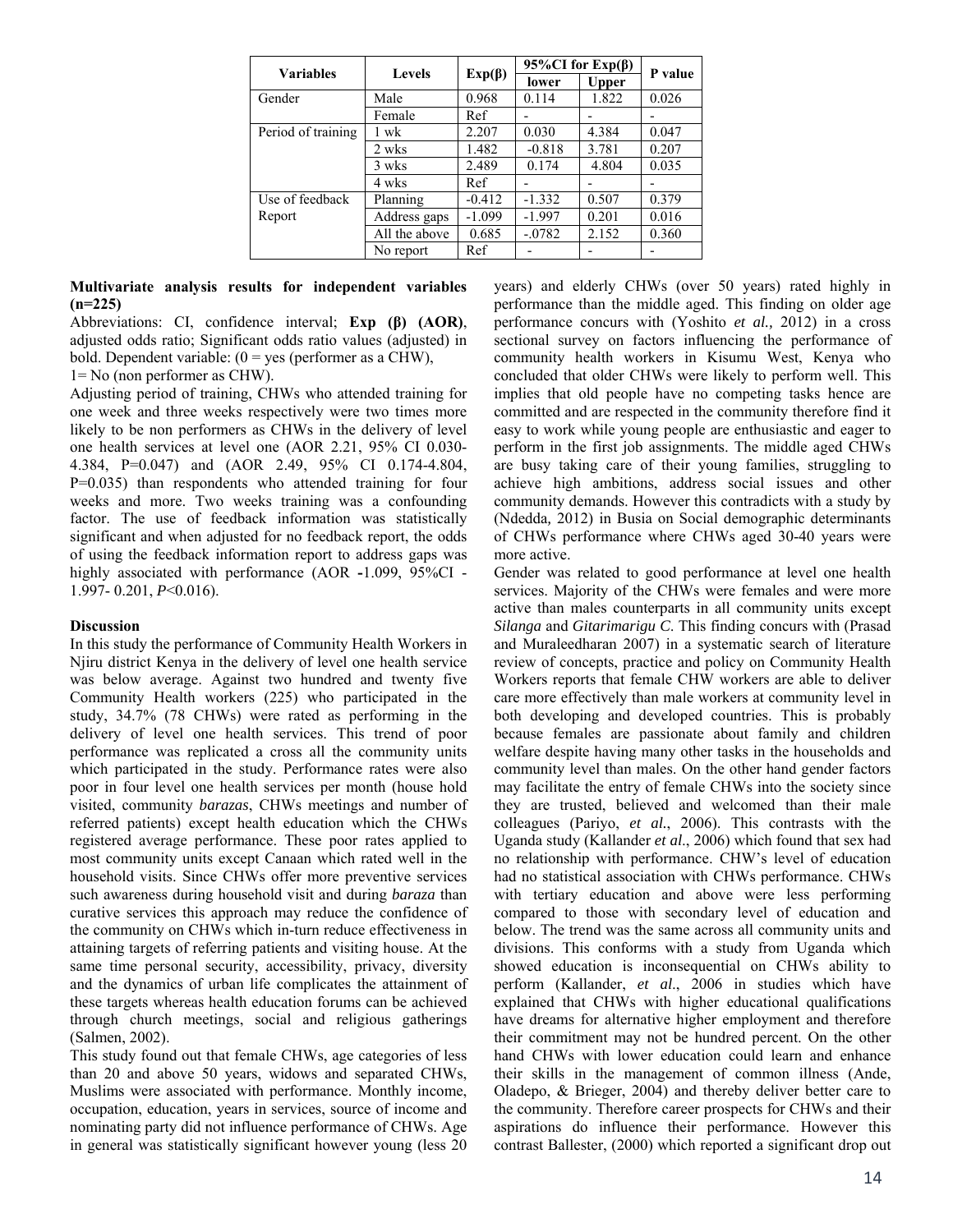of CHWs due to lack of career prospects. This finding implies that low literacy or illiterate community members should not be discriminated against during selection agreeing with the Sarididi study (Kaseje *et al*., 1987) in which education was not a selection criterion for CHWs.

Despite marital status being not significant in relation to CHWs performance, widows and separated CHWs were more associated with performance than singles and married. This finding concurs with Ndedda, (2012) in a Cross-Sectional Study in Busia District, Kenya on "Effects of Selected Socio-Demographic Characteristics of Community Health Workers on Performance of home Visits during Pregnancy" which did not find any relationship of marital status with performance.

Religion was not a significant factor however CHWs who were Muslims were rated better in performance than Christians. The importance of religion was also discussed by Gilson *et al.,* who found that, although religion was a significant factor, it was difficult to keep track of the direct role of CHWs religion in performance (Gilson *et al.,* 1989). Affiliation to institution nominating the CHWs for recruitment was not significant but those selected by government of Kenya performed more than those nominated by NGOs. This concurs with Ofosu-Amaah (1983) who found in her study of the literature available in 1983 that "turn-over of CHWs is high for a number of reasons, the most important being poor selection and affiliation".

Respondent's main source of income, occupation and monthly average income were not important statistically with middle income CHWs' earners associated with non performance. This can be attributed to the fact that the study was carried in urban setting where all CHWs have source of income or are supported by families for their upkeep or do other tasks to supplement their livelihoods. Majority of the respondents' had served for less than one year in this profession and despite years of services having no statistical value on performance, those who had been in the service for more than five years were associated with performance. This concurs with Ndedda, (2012) study which reported that experienced CHWs were most effective at establishing client satisfaction and client enablement's both of which are very important for behaviour change and demand creation for services.

In regards to health systems factors, supplies elicited significant statistics with delivery of level one health services. Training and type of training in general had no statistical value in the performance of CHWs but the period of training was important. Performance increased with period of training. Those who had attended refresher courses for more than three weeks were six percent less likely to perform compared to those who had trained for more than four weeks. The argument is supported by another study done in Malawi and Uganda on non-randomized community trials (WHO 2007). Refresher courses was not important however those who attended Infant and Young Child Feeding (IYCF) course as refresher course performed better than those who had not attended any refresher course. This findings contrast with a national survey on CHWs in the US which suggested that on job-training help CHWs overcome difficulties in understanding illnesses (Kash, May, & Tai-Seale, 2007).

Payment as an incentive to performance was not statistically significant; however functional allowance induced the CHWs to perform than salary and stipend. Two thirds of those who received functional allowance scored highly in the delivery of level one health services. This agrees with a WHO (2012) which reported that motivation was a key challenge hindering the delivery of level one service among the CHWs. However this contrasts a study in Nigeria by (Khan *et al*., 2006) on reasons for high CHWs turnover as due to; low salaries, lack of support for personal development and poor supervision. The issue of motivation may be the reason why CHWs scored poorly in targets requiring personnel input and scored highly in targets with public input such as health education forums.

Constant receipt of supplies had no statistical significance in delivery of level one health services with equal proportion of those who received constant supplies and those who did not, not performing. This may justify the poor rate of performance since supplies facilitate service delivery and at the same time explain why services based on knowledge dissemination are rated highly than supply based. This may be because the CHWs use of home visits to deliver personal and private services while public messages are relayed through different channels. Submitting monthly reports to supervisors was not statistically significant but the use of feedback information was; with those who reported weekly performing well than those who reported daily or monthly. Those who reported weekly performed probably because the feedback they received was frequent and addressed individual challenges encountered in the course of their work whereas those who reported monthly delivered poorly due to delay of feedback which would have addressed their challenges and those who reported daily were mainly committed to the reports rather than delivery of services. This feedback information assisted the respondents to address gaps within their mandates. Studies for example in Columbia have also shown that "feedback and rewards from the community" are more significant in the overall motivation and performance of CHWs (Robinson & Larsen, 1990). However this feedback was technically based since it was reported to supervisors and not community. The role of community rewards in this study could not be conclusively addressed due to methodology challenges and scope of the study. Supervision and number of supervisory visits per month had no significant value in relation to delivery of level one health services. Both none supervised and supervised CHWs rated equal in performance However support supervision increased CHWs morale and confidence. This concurs with a study on Community based Distributors of contraceptives in Ethiopia (WHO, 2009).

Community factors included were: support, norms, values and recognition, community appreciation, incentives and security. The majority of the respondents reported receiving community support with most being appreciated in kind. There was a similar performance among those who received support and those who did not. Appreciation by community, incentives; means of appreciation and source of support had no positive impact with CHWs performance at level one. This agrees with another study done in Bangladesh where CHWs felt that they are needed and appreciated by the community (Rahman *et al.,* 2010). It however contrasts with Antia & Bhatia, (1993) in the Parinche experiment (FRCH-PUNE Project) which reported that sustaining the motivation of CHWs to function with commitment and effectiveness within a community, remain a critical challenge and Bang *et al.,* 1994; Gryboski, Yinger, Dios, Worley, & Fikree, 2006) which reported that it is the degree of trust and confidence of the community members that CHWs have gained over a period of time that propel them to work.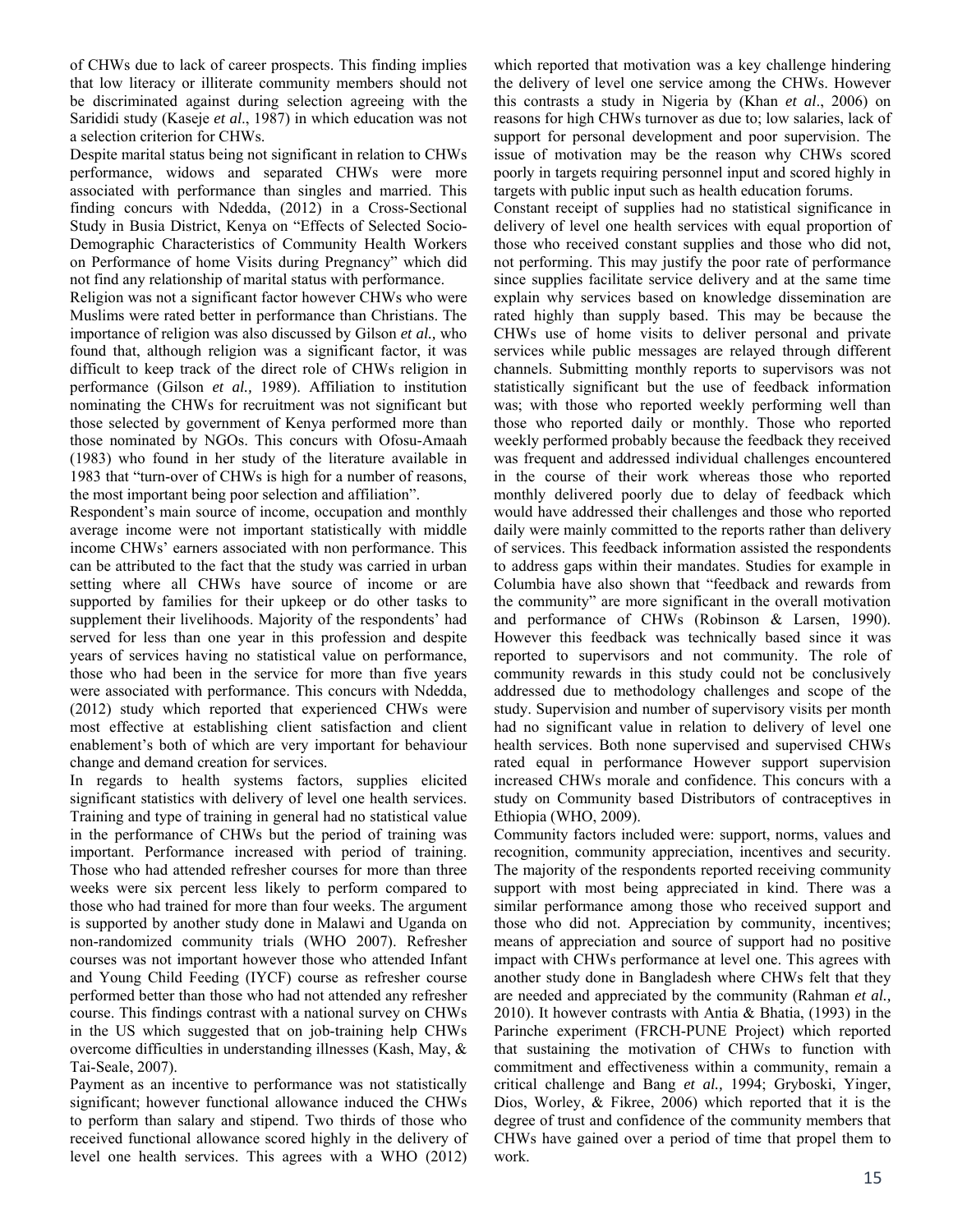Communication is crucial in the performance of CHWs; for instance performance rate increased with number of *barazas*  one attended in a month. This concurs with the acknowledgement and emphasizes in the literature that the success of CHW programmes hinges on regular and reliable support and communication (Bhattacharyya *et al.,* 2001). It is equally acknowledged, however, that improper communication is often among the weakest links in CHW programmes (Ofosu-Amaah, 1983). Reception, acceptance and safety are central factors in service delivery issues which directly translate to CHWs performance. This can be attributed to the fact the delivery of services relies on some other factors not only community appreciation. Badges and security escort are sufficient but enhanced cordial reception through awareness would facilitate easier and faster entry to the community. Secondly people are enlightened and skeptical of CHW services. Accessibility and security are cross cutting challenges reported by the respondents. Keeping track of clients for a long season was a big hindrance in this study with most of the clients relocating periodically probably due to change of employment status, transfers, increased house rent and just change of estates/houses. Meanwhile, finding clients within their houses during the day is a nightmare since most are out hustling and visiting them in the night is unrealistic unless it is communally announced and done in groups.

The language barrier and nepotism is common with clients accepting and inviting CHWs from their own community/tribe. Religious practices and perceptions are a big challenge in adoption of a basic community health strategy such as family planning and use of latrine. For instance some traditions religion restricts the sharing of latrines by elders and children while others complicate adoption of feeding practices. This study reports that the use of alternative medicine is common and wide spread in informal areas of this study. These practices and subscriptions to alternative medicine may compliment and at the same complicate the uptake of CHWs services. This may be because the community will resort to or consult community health workers when they do not respond to their first line treatment (alternative medicine). The study was carried out in a cosmopolitan and diverse society characterized by different lifestyles, customs and livelihoods. These factors limit the community interaction and complicate the entry of CHWs in the society.

## **Conclusions**

The study findings indicate that the performances of community health workers in Njiru district Kenya in the delivery of level one health service was below average. The performance was low in four parameters that is- referral of patients; number of houses visited; CHWs meetings; number of *Barazas*. There was however positive results in the target of health education. From this study, CHWs of young and old age; female gender; Muslims religion; those widowed/separated and long serving performed. In Community factors- communication, community reception, acceptability, accessibility, safety, clients' stability, nepotism, religious practices and perceptions, cultural norms & beliefs, complimentary medicine, diversity, lifestyle and social class were positively associated with CHWs' performance in this study. The Period of training, type of refresher course, field allowance as motivation, reporting weekly and use of feedback

information were found to be key health factors in the performance CHWs in the study.

### **Recommendations**

From this study the implementation and realization of the key CHS target in Peri- urban setting is challenging. This may be because the CHWs or the clients are not permanent residents of the area. In this regards a clear contextualized CHWs guideline tailored for Peri- urban settings needs to be developed. Where possible the strategy to be developed may incorporate landlords, caretakers, small businessmen. Since accessibility, acceptability and safety are cornerstones in attaining CHS set targets in the district and the majority of the clients are migrants from rural areas, this study proposes enhancing partnership with local religious leaders, security groups, welfare team, NGOs and landlords in the implementation of CHS. Joint work plans need to be developed to facilitate liaison. This study was based on both peri-urban set up. There is need to conduct a similar study in an upper class area and compare findings with those found in this study. Since the use of alternative medicine is prevalent in Njiru district, it's worth assessing the trend, practices and the results of this alternative medicine and to establish the extent to which this has affected community health decision among the Njiru residents.

## **References**

- 1 Addai I. Determinants of use of maternal-child health services in rural Ghana African Journal of reproductive health, 2000; 2(1):73-80.
- 2 AMREF Research Papers available, 2012. http://www.amref.org/info-hub/research-papers accessed 13/01/2013
- 3 Ande O, Brieger WR. Comparison of Knowledge on diarrheal disease management between two types of community based distributors in Oyo State Nigeria, 2004.
- 4 Antia NH, Bhatia K. NGO Experiences: Implications for health services at the community level. In FRCH (Ed.), People's health in people's hands, 1993.
- 5 Babalola Stella, Fatusi Adesegun. Determinants of use of maternal health services in Nigeria - looking beyond individual and household factors. *BMC* Pregnancy and Childbirth 2009; 9:43 doi:10.1186/1471-2393-9-43 community Health, Mumbai India
- 6 Antwi Kojo, Yeboah- Gail, Snetro-Plewman, Karen Z, Waltensperger Davidson H Hamer, Chilobe Kambikambi *et al.* Measuring teamwork and task work of communitybased "teams" delivering life-saving health interventions in rural Zambia: a qualitative studyBM*C* Medical Research Methodology, 2013; 13:84. doi:10.1186/1471- 2288-13-84
- 7 Arole S. Community health workers*: the* experience of CRPH, Jamkhed. Health. Action For All, 20(4).Journal of Inter professional Care, 2007; 15(4):351-368.
- 8 Bakeera Solome K, Sarah P Wamala, Sandro Galea, Andrew State, Stefan Peterson, George W *et al.* Published online 2009; 8:25. doi: 10.1186/1475-9276-8-25 PMCID: PMC271796
- 9 Ballester G. Community Health Workers: Essential to Improving Health in Massachusetts. Bureau of Family and Community Health. Boston: Massachusetts Department of Public Health, 2005. from www.mass.gov/dph accessed on 14/072012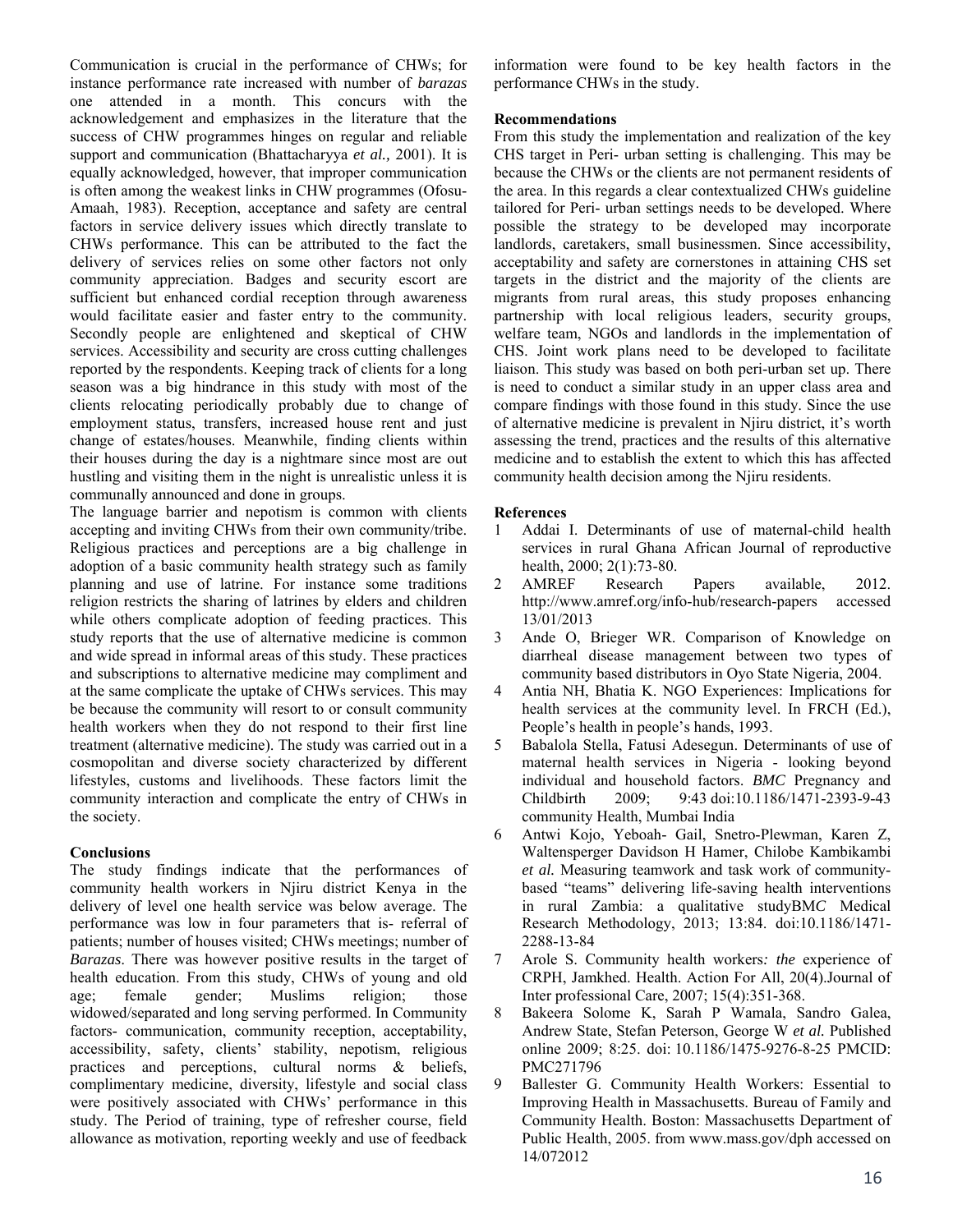- 10 Bang AT, Bang RA, Sontakke PG. the SEARCH team. Management of Childhood pneumonia by traditional birth attendants. Bulletin of the World Health Organization, 1994; 72(6):897-905.
- 11 Bentley C. The Rural Dental Health Program: The Long-Range Effect of a School-Based Enriched Dental Health Program on Children's Oral Health. The Journal of Rural Health, 1989; 5:231-245. doi: 10.1111/j.1748-0361.1989.tb00984.x
- 12 Bhattacharyya K, Winch P, Le Ban K, Tien M. Community health worker incentives and disincentives: how they affect motivation, retention and sustainability*.*  Arlington*,* VA*:* BASICS II Project, USAID*,* 2001*.*
- 13 Boerma J, Brown A, Malca R, Zumaran A, Miranda JJ. Health Information For primary Health care. AMREF: Nairobi, Kenya CBS, 2006.
- 14 Brabin Loretta, Elizabeth Stokes. Isatou Dumbaya and Stephen Owens, 2009.
- 15 Rural Gambian women's reliance on health workers to deliver sulphadoxine – pyrimethamine as recommended intermittent preventive treatment for malaria in Pregnancy. Malaria Journal. 2009; 8:25 doi:10.1186/1475-2875-8-2.
- 16 Bryant John H. Alma-Ata Declaration. Encyclopedia of Public Health, 2002. RetrievedJune11,2013 from Encyclopedia.com:http://www.encyclopedia.com/doc/1G2 -3404000038.html
- 17 Calderón Carlos, Fernández de Sanmamed, María José, Balagué, Laura. Quality and critical appraisal in qualitative health research: Discussion of an integrative proposal. Paper presented at the Third International Congress of Qualitative Inquiry, Urbana-Champaign, USA, 2007.
- 18 Campos FEd, Ferreira JR, Souza MFd, Aguiar RAT. d. Innovations in Human Resources Development: the Role of Community Health Workers. Joint Learning Initiativeworking group 6.available, 2004. http://ww.goggle.com accessed i8 /010/2012
- 19 Cheboi Solomon. Utilization of unskilled delivery services in Marakwet unpublished master thesis Great Lakes University of Kisumu library, 2011.
- 20 Deventer C, Radebe. M.The role of the multidisciplinary team meeting in an antiretroviral treatment programme date: July, 2009 Biomed Source 2009; 10(2).
- 21 District Health Management Team Annual Operation Work Plan, Njiru District Health Management Team Nairobi, 2011
- 22 Doherty TM, Coetzee M. Community Health Workers and Professional Nurses: Defining the Roles and Understanding the Relationships. Publi*c* Health, 2005.
- 23 Duong DV, Binns CW, Lee AH. Utilization of delivery services at the primary health care level in rural Vietnam. Soc Sci 2004, 2005.
- 24 Egwuatu VE, Umeora OU. A comparative study of marital status on the academic performance of the female medical undergraduate in a Nigerian university. Niger Postgrad Med J. Sep; 2007; 4(3):175-9.
- 25 Estelle Quain E, Joseph Naimoli F, Diana Frymus E, Emily Roseman L. (USAID) with the assistance of Rebecca Roth and Jill Boezwinkle December 19, 2012:: community and formal health systems support for enhanced community health worker performance; USG Evidence Summit: Community Health Workers Avalable www.aphc.org accessed on 2012, 2013.
- 26 Frank Nyonator K. The Ghana Community-based Health Planning and Services Initiative: Fostering Evidence-based Organizational Change and Development in a Resourceconstrained Setting*,* Policy Research Division Working Paper No. 180 (New York: Population Council, 2009), 2009, 3-6.
- 27 Friedman I. Community health workers and community care-givers: towards a model of unified practice*.* In: Ijumba P*,* Padarath A*, editors.* South African Health Review 2005*.* Durban*:* Health Systems Trust, 2005, 2004.
- 28 Furuta, Sarah Salway. Women's Position Within the Household as a Determinant Of Maternal Health Care Use in Nepal: International Family Planning Perspectives 2006,  $32(1)$ .
- 29 Gabrysch S, Campbell O. Still too far to walk: Literature review of the determinants of delivery service use. BMC Pregnancy and Childbirth 2009, 9:34 doi:10.1186/1471- 2393-9-34Department of Epidemiology and Population Health, London School of Hygiene & Tropical Medicine, London, UK, 2009.
- 30 Gage AJ, Guirlene Calixte M. Effects of the physical accessibility of maternal health services on their use in rural Haiti. Popul Stud (Camb) 2006; 60:271-288. doi: 10.1080/00324720600895934
- 31 Gilson L, Walt G, Heggenhougen K, Owuor-Omondi L, Perera M, Ross D *et al.* National community health worker programs: how can they be strengthened? J Public Health Policy, 1989.
- 32 Gryboski K, Yinger NV, Dios RH, Worley H, Fikree FF. Working With the Community for Improved health Population Reference Bureau 1875 Connecticut Ave, NW Suite 520 Washington DC USA, 2006. 200009-5728
- 33 Haines A, Lagarde M. Conditional Cash Transfers for Improving Uptake of Health Interventions in Low- and Middle-Income Countries: A Systematic Review. JAMA 2007; 298(16):1900-1910. J Biosoc Sci 2000; 32(1):1-15.
- 34 Health resource and services administration (HRSA), office of rural health policy community health workers evidence-based models toolbox u.s. Department of health and human services health resources and services administration United States of America, 2007.
- 35 HENNET Documentation of best practices and lesson leanred among member organization, 2010. http://www.hennet.or.ke/ accessed 15/10/2012
- 36 Jerden L, Hillervik C, Hansson AC, Flacking R, Weinehall L. Experiences of Swedish community health nurses working with health promotion and a patient-held health record, 2006, 448-454.
- 37 Johnson BA, Khanna SK. Community health workers and home-based care programs for HIV clients. J Natl Med Assoc. 2004; 96(4):496-502.
- 38 Kabir Determinants of inappropriate complementary feeding practices in infant and young children in Bangladesh: secondary data analysis of Demographic Health Survey, 2007. Article first published online: 15 DEC 2011DOI: 10.1111/j.1740-8709.2011.00379.x© 2011 Blackwell Publishing Ltd
- 39 Kallander K, Tomson G, Nsabagasani X, Sabiiti JN, Pariyo G, Peterson S. Can community health workers and caretakers recognize pneumonia in children? Experiences from western Uganda. Transactions of the Royal Society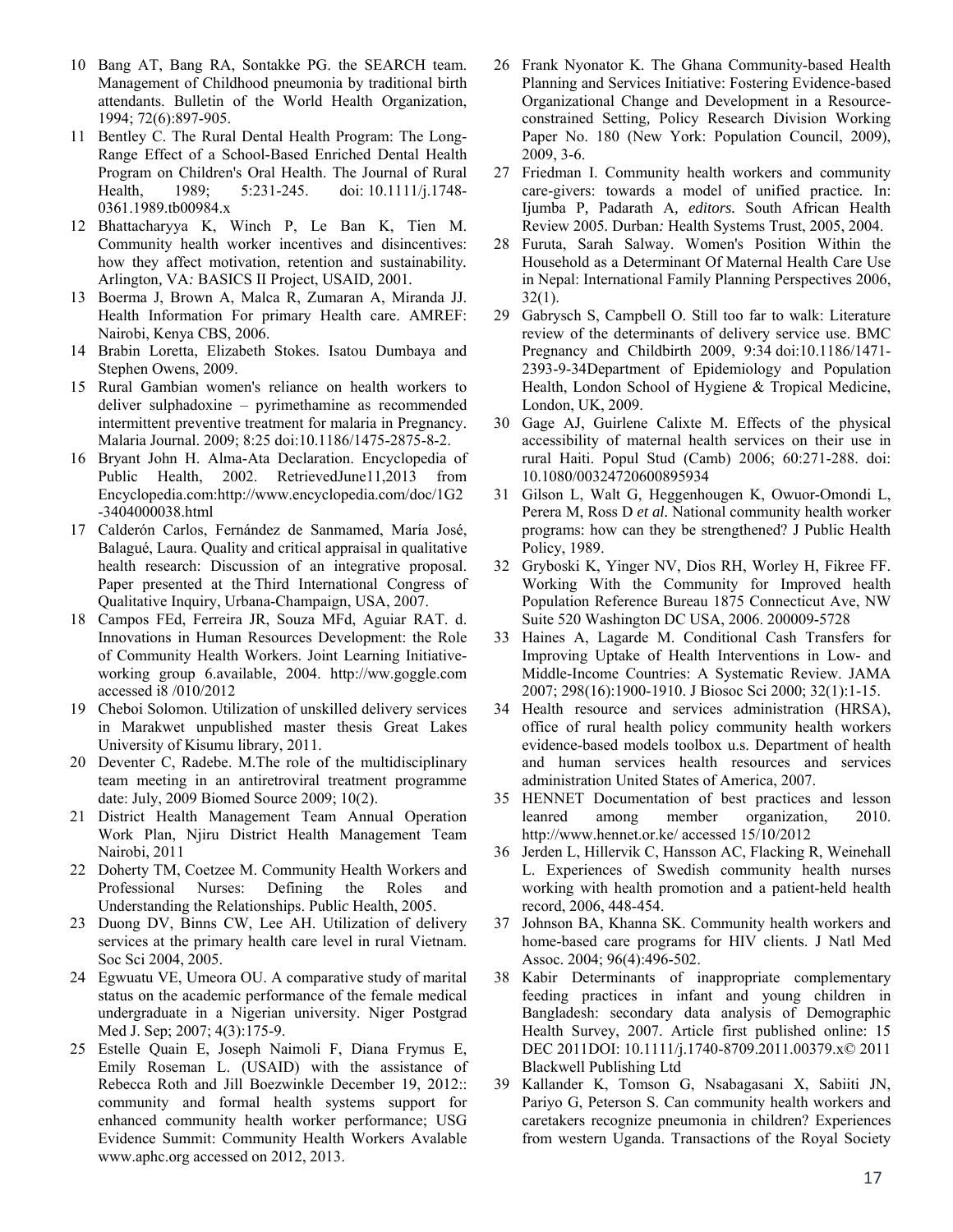of Tropical Medicine and Hygiene, 2006; 100(10):956- 963.

- 40 Karabi Bhattacharyya, Peter Winch, Karen LeBan, and Marie Tien. Community Health Worker Incentives and Disincentives: How They Affect Motivation, Retention, and Sustainability. Published by the Basic support for Institutionalizing Child Survival Project (BASICS II) for the United States Agency for International Development. Arlington, Virginia, 2001.
- 41 Kaseje DC, Sempebwa EK, Spencer HC. Community leadership and participation in the Saradidi, Kenya, rural health development programme. Ann Trop Med Parasitol, 1987; 81(Suppl. 1):46-55.
- 42 Kaseje Ariga E, JO piyo M, RetaJ Odonyo, Muga E. Community Empowerment for Food and Income Security through Partnership in Agriculture: An Approach to Sustainable Food security in Abom Sub- Location in Bondo District, Kenya. Tropical Institute of Health and Development (TICH) Publication, Kisumu, 2003.
- 43 Kash BA, May ML, Tai-Seale M. Community health worker training and certification programs in the United States: Findings from a national survey. Health Policy*,*  2007; 80(1):32-42.
- 44 Kenya national bureau of statistics (KNBS) and ICF macro Kenya Demographic Health survey (2008-9), Calverton Maryland: KNBS ICF macro, Nairobi, Kenya, 2010.
- 45 Khan SH, Chowdhury AM, Karim F, Barua MK. Training and retaining Shasthyo Shebika: reasons for turnover of community health workers in Bangladesh. Health Care Survey: Pubmed Abstract, 2006.
- 46 Kidane G, Morrow RH. Teaching mothers to provide home treatment of malaria in Tigray, Ethiopia: a randomized trial*.* Lancet 2000; 356:550-555.
- 47 Kruk ME, Mbaruku G, McCord CW, Moran M, Rockers PC, Galea S. Bypassing primary care facilities for childbirth: a population based study in rural Tanzania. Health Policy and Planning, level in rural Vietnam. Soc Sci Med, 2009; 24:279-288.
- 48 Lehmann UTA, Sanders David. Community health workers: What do we know about them?. The state of the evidence on programmes, activities, costs and impact on health outcomes of using community health workers. World health report. Evidence and Information for Policy, Department of Human Resources for Health Geneva, 2007.
- 49 Lehmann U, Martineau T, Dieleman M, Lexombooon D, Matwa P. The staffing of remote rural health services in low-income countries: a literature review of issues and options affecting attraction and retention. 3rd Public Health Conference 2006, Making Health Systems Work, Midrand, South Africa, 15–17 May 2006. Unpublished report, 2005.
- 50 Leslie C. What caused India's massive community health workers scheme: a sociology of knowledge**.** SocSci Med PubMed Abstract | Publisher 1985; 21:923-30.
- 51 Lewin SA, Dick J, Pond P, Zwarenstein M, Aja G, van Wyk B *et al.* Lay health workers in primary and community health care. The Cochrane Database of Systematic Reviews, 2005, (1). Art. No.: CD004015. DOI: 10.1002/14651858.CD004015.pub2**.**
- 52 Lewis RJ, Haukoos JS. Advanced statistics: bootstrapping confidence intervals for statistics with "difficult"

distributions. Acad Emerg Med 2006; 12:360-365. PubMed Abstract | Publisher

- 53 Lindelöw M, Ward P, Zorzi N. "Primary Health Care in Mozambique: Service Delivery in a Complex Hierarchy." Africa Region Human Development Working Paper 69, 2004.
- 54 Mars Group Kenya. Taking the Kenya Essential Package for Health. Available, 2010.
- 55 http//mars group Kenya.org/pdfs/2011/01/Ministry PDFS/Ministry OF Public Health and Sanitation /Documents/Taking the Kenya Essential Package for Health to the community Accessed 24/05/2013
- 56 Mensah Agyei S, de-Graft Aikins A. Epidemiological transition and the double burden of disease in Accra..(Paper submitted to 2007 UAPS conference; available, 2007. at http://uaps2007.princeton.edu/abstractViewer.aspx submissionId=70383)
- 57 Ministry of health District health information software, 2011. http//www.DHIS.org.Accessed 30/10/2012
- 58 Ministry of Health Health sector Strategic Plan of Kenya Annual Operational Plan MOH Nairobi, 2006.
- 59 Ministry of health Nairobi Kenya. on the front line of primary health care: the profile of community health workers in rural Quechua communities in Peru*.*Human resources for health, 2006; 4(11). ISSN 1478-4491 DOI: 10.1186/1478-4491-4-11
- 60 Ministry of health Nairobi National Health Strategic Plan 1994-2004, Ministry of Health. Nairobi Kenya, 1999.
- 61 Ministry of Health Reversing the Trends, Key Health Messages for Community Health Workers and Community Health Extension Workers Training Manual, Ministry of Health Nairobi, 2006.
- 62 Ministry of Health Reversing the Trends, the Second National Health sector Strategic Plan of Kenya (Community Strategy Implementation Guidelines for Managers of the essential Package for Health at the Community Level. Ministry of Health, Sector Planning and Monitoring Department: Nairobi, 2006.
- 63 Ministry of Health Taking the Kenya Essential Package for Health to the Community. A Strategy for the Delivery of level one services Ministry of Health Afya House Nairobi, Kenya, 2006.
- 64 Ministry of Health Reversing the trends the second National Health Sector Strategic Plan of Kenya. .A Manual for Training Community Health Workers. Ministry of Health Nairobi Kenya
- 65 Ministry of Health Reversing the trends the second National Health Sector Strategic Plan of Kenya. NHSSP II: 2005-2010.Norms and Standards for Health Service Delivery Popular Version, Ministry of Health Nairobi Kenya, 2007.
- 66 Ministry of Public Health and Sanitation Strategic Plan 2008 – 2012.National Health Strategic Plan of Kenya, 2008. Retrieved from www.health.go.ke accessed 20/01/2013
- 67 Ministry of Public health. Expenditure and uptake Survey Report Nairobi Health Sector Reform Secretariat: Nairobi, 2008.
- 68 Ministry of Planning and National Development Kenya Vision 2030,A Globally Competitive and Prosperous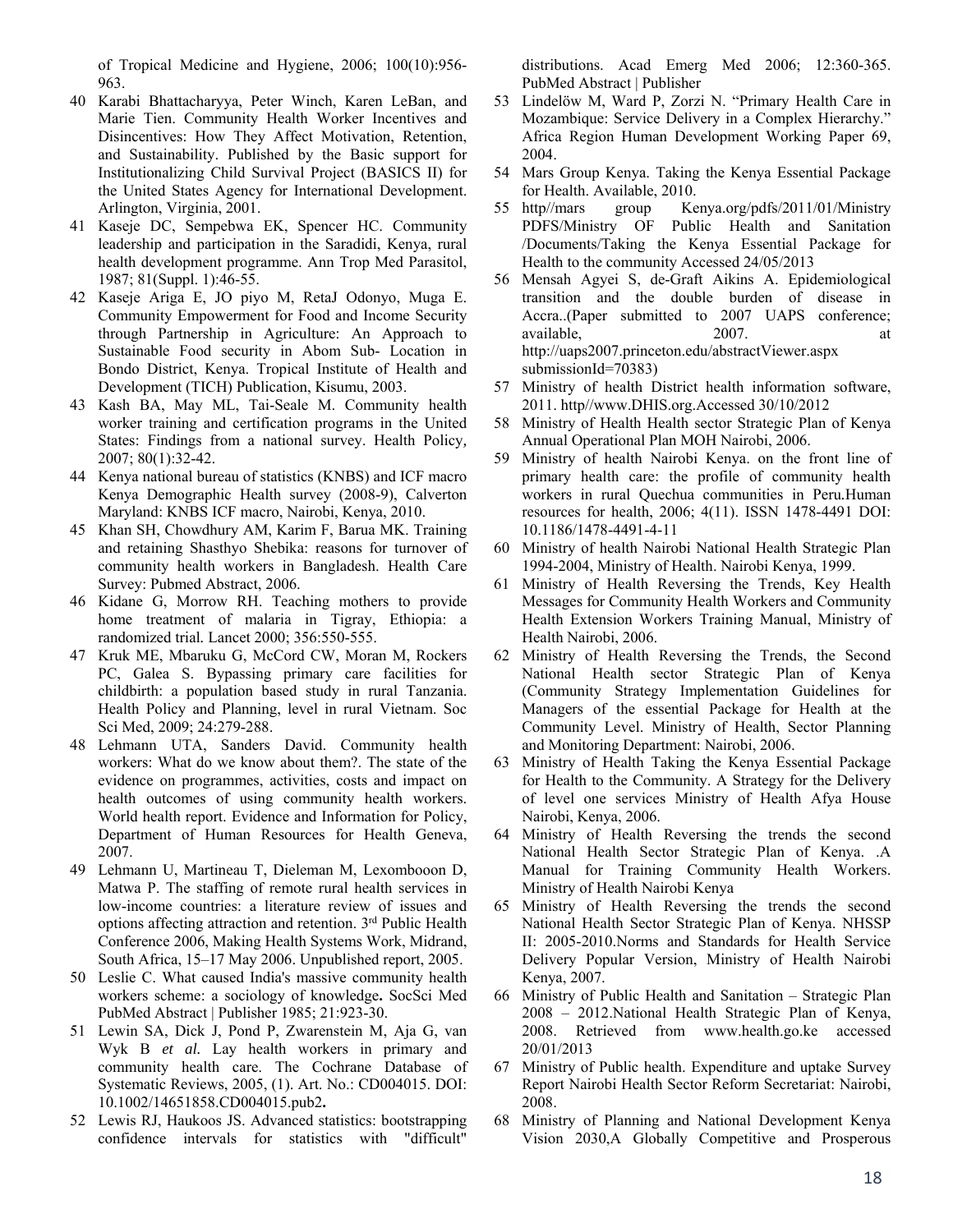Kenya Ministry of Planning and National Development Nairobi Kenya, 2007.

- 69 Mugenda Gitau Abel. social science research: Kijabe, printing press, 2008.
- 70 Mugenda OM, Mugenda AG. Research methods. Quantitative and Qualitative Approaches. Africa Centre for Technology Studies (Acts press). Nairobi, Kenya, 2003.
- 71 Mulindwa G, Nuwaha F, Kabwongyera E, Barenzi J. Causes of low attendance National Immunization Days for polio eradication in Bushenyi District, Uganda. Tropical Medicine & International Health, 2000; 5:364-369. doi: 10.1046/j.1365-3156.2000.00560.x
- 72 Mumbo Hazel Miseda, Beverly Marion Ochieng, Dan Owino Kaseje Fredrick O. Aila, Odhiambo Odera, Mary Evelyn Ayugi Uptake Of Task Shifting As A Community Strategy In Kenya European Scientific Journal May 2013 edition 2013; 9(14) ISSN: 1857 – 7881 (Print) e - ISSN 1857- 7431
- 73 Nairobi County Medical Office: Njiru District Retrieved from iwebz-kenya com/moh/Njiru-district Accessed, 2013.
- 74 Nankwanga HA, Gorette N. Adherence to Intermittent Preventive Treatment for Malaria in Pregnancy. Afri J of Midwifery and Women's Health 2008; 2:131-40.
- 75 Ndedda Crispin**.** Determinants of community based maternal health care service utilization in South Omo pastoral areas of Ethiopia, 2012. AMREF Research Papers. http://www.amref.org/info-hub/research-papers.
- 76 Ofosu-Amaah V. National Experience in the use of Community Health Workers. A review of current issues and problems. WHO Offset Publ, 1983; 71:1-49. Geneva:
- 77 Opiyo RO, Njoroge PK. Review of the Implementation of the Community HealthStrategy. MOPHS/world Bank. Nairobi, 2009.
- 78 Ouma Peter O, Anna M van Eijk, Mary J Hamel, Evallyne S Sikuku, Frank O Odhiambo, Kaendi M Munguti. Antenatal and delivery care in rural western Kenya: the effect of training health care workers to provide "focused antenatal, 2005. care" http://link.springer.com/article/10.1186/1742-4755-7-1
- 79 Orrell C, Wilson D. The art of HAART: a practical approach to antiretroviral, 2003. http//www. orgAccessed 20/04/2013
- 80 Oyore John**.** Community Strategy UNICEF Evaluation report Institution**:** promotive health consultants partners: division of community health Nairobi Kenya, 2010.
- 81 Pariyo G, Peterson S, Kallander K, Tomson G, Nsabagasani X, Sabiiti JN. Can community health workers and caretakers recognise pneumonia in children? Experiences from western Uganda*.* Transactions of the Royal Society of Tropical Medicine and Hygiene100*,*  2006, 956-963*.* Cross Ref, PubMed,Web of Science® Times Cited: 13
- 82 Prasad BM, VR Muraleedharan. Community Health Workers: a review of concepts, practice and policy concerns International Consortium for Research on Equitable Health Systems (CREHS), funded by UK Government Department for International Development (DFID) lead by London School of Hygiene & Tropical Medicine (LSHTM), UK. For more details please visit, 2007. http://www.crehs.lshtm.ac.uk/accessed 20/05/1012
- 83 Rahman Syed M, Nabeel A Ali, Larissa Jennings, M Habibur R Seraji, Ishtiaq Mannan, Rasheduzzaman Shah *et al.* Factors affecting recruitment and retention of community health workers in a newborn care intervention in Bangladesh, 2010. http://www.human-resourceshealth.com/content/8/1/12 accessed 16/04/2012
- 84 Rayman G. Diabetes inpatient audit. Diabetes Inpatient Specialist Nurse UK Group Meeting. London, 29 April Retrieved. 2010. June13. 2013 from Encyclopedia.com:http://www.encyclopedia.com/doc/1G2 -3404000038.html
- 85 Robinson SA, Larsen DE. The relative influence of the community and the health system on work performance: A case study of community health workers in Colombia. Social Science & Medicine, 1990; 30(10):1041-1048.
- 86 Salmen LF. Beneficiary Assment, an approach described. In E. a. S. S. Development (Ed.), Social Development series Washington D C World Bank, 2002.
- 87 Sathar The Health Effects of Pesticides Used for Mosquito Control Beyond*.*www.beyondpesticides.org/mosquitocitizensHealt hEffectsMosqP*,*published by the Natural Resources Defense Council, 2001; 18(2):110.
- 88 Shah SA, Sander S, White CM, Rinaldi M, Coleman CILancet Infect Dis. Evaluation of echinacea for the prevention and treatment of the common cold: a metaanalysis. 2007; 7(7):473-80. PMID: 1759757[PubMed indexed for MEDLINE]
- 89 Shankar Bennur. Gadchiroli model to address infant deaths in State, 2011. http://www.thehindu.com/ Accessed 10/05/2013
- 90 Sibhatu, Deribew, Biadgilign, Amare, Amberbir, Alemayehu Adherence to highly active antiretroviral therapy and its correlates among HIV infected pediatric patients in Ethiopia. BMC pediatrics, 2008, 8. Retreived from http://www.biomedsearch.com/nih/Adherence-tohighly-active-antiretroviral/19061515.html accessed 13/09/2012
- 91 Simkhada B, Van teijlingen ER, Porter M, Simkhada P. Factors affecting the uptakeof antenatal care in developing countries: systematic review of the literature. Journal of Advanced Nursing 2007; 61(3):244-260. doi: 10.1111/j.1365-2648.2007.04532.x
- 92 Stephenson R, Baschieri A, Clements S, Hennink M, Madise N. Contextual influences on the use of health facilities for childbirth in Africa. Am J Public Health. 2005; 96(1):84-93.
- 93 Swider Susan M. Outcome Efffectivenessof Community Health Workers:An Integrative Literature ReviewPublic Health Nursing 2002; 19(1):11±200737-1209/02/\$15.00Public Health Nursing Volume 19 Number 1 January/February 2002 Blackwell Science, Inc.
- 94 Turin DR. Health Care Utilization in the Kenyan Health System: Challenges and Opportunities. Student Pulse, 2010, 2(09). http://www.studentpulse.com
- 95 United Nations Development Programme Millenium Development Goals, 2010. Retreived from www.in.undp.org. Accessed 30/10/2013
- 96 UNICEF. What Works for Children in South Asia: community health workers. In UNICEF, South Asia (Ed.). Katmandu, Nepal, 2004.